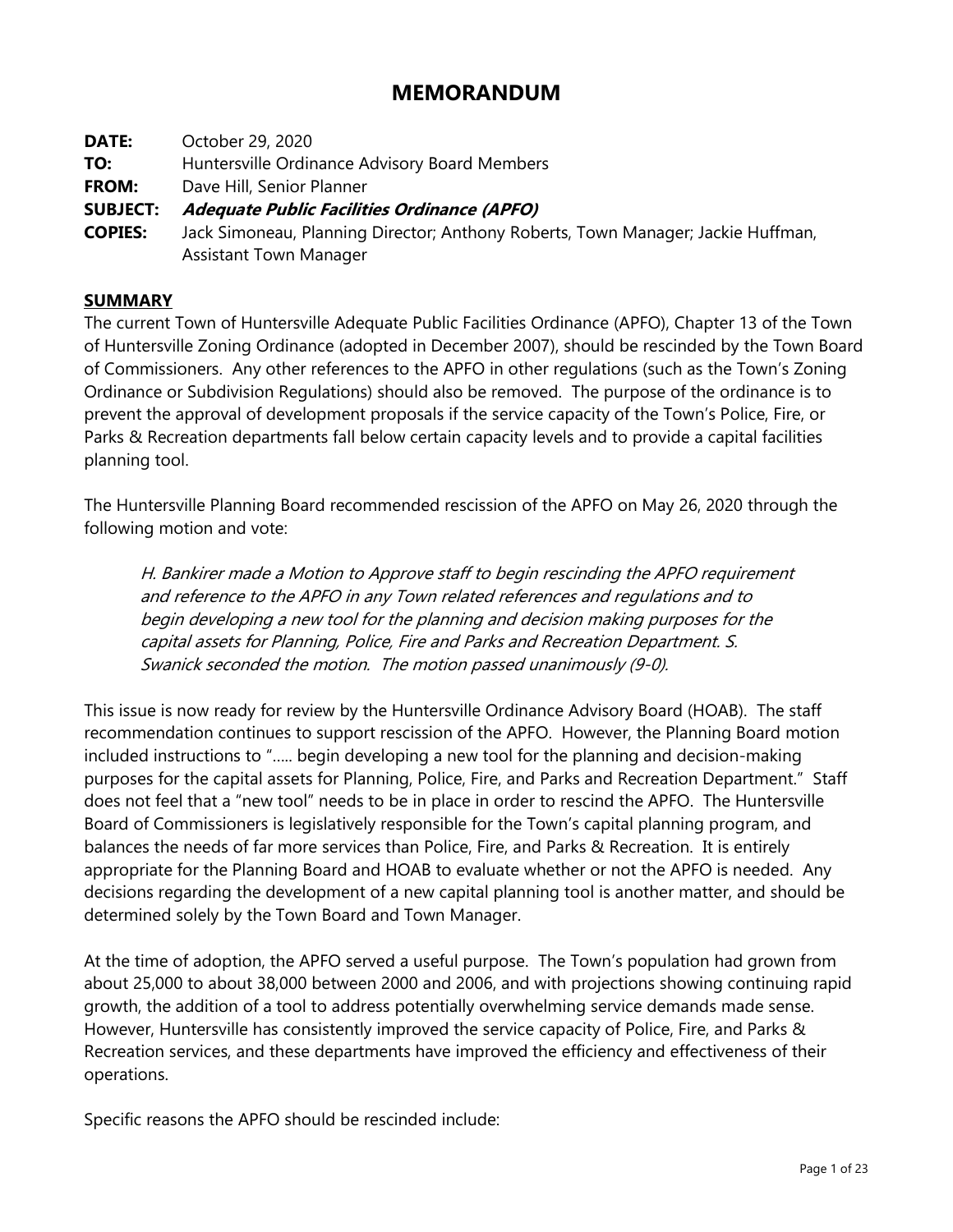- 1. The Level of Service (LOS) standards contained in the ordinance are intentionally set as minimum thresholds meant to delay or deny a development proposal in the event that extreme service capacity problems are encountered. The fact that this "stopgap" measure has never been triggered in the 13 years since the APFO was adopted indicates that the Town has responded favorably to service demands, even in the face of rapid growth.
- 2. The database required for administration of the APFO is cumbersome and expensive to maintain. On two occasions (2009 and 2010), the Town hired consultants to update APFO data. Planning staff will continue to maintain a detailed development database even if the APFO is rescinded, but related tasks will be less complicated and more useful for departments that use the data.
- 3. Huntersville Police, Fire, and Parks & Recreation staff representatives met with Planning staff, and provided the comments found in Attachment 1. None of the affected departments rely on the APFO as guide to plan service programs or related budget proposals. Instead, they use professionally accredited programs, comparable city studies, citizen surveys, and frequent review sessions (including budget review) with the Town Board to determine appropriate service levels.
- 4. The APFO sets minimum LOS thresholds tied to 6 capital facility standards with the specific intent to deny or delay development proposals. This is a simplistic system that doesn't allow discretion, nor does it recognize the complexities of service delivery for the affected departments. For example, the Police Department responds to far more service calls for the Walmart Superstore than it does for any other retail business (or combination of businesses) with the same amount of floor space. There is no way to account for individual service demands when comparing one business with another.

If the APFO is rescinded, the affected departments are satisfied that existing processes, including the use of professional accreditation standards, comparable city studies, citizen surveys, and frequent Town Board review sessions, serve to determine appropriate levels of service. This type of approach constitutes an informal "best practices' strategy used by many municipalities nationwide.

Rescission of the APFO does not mean that the Town will have no other means of addressing service capacity during development proposal review. Provisions already contained in the Town's Zoning Ordinance and Subdivision Ordinance allow the consideration of the adequacy of public facilities and services during the review of development applications. These provisions are shown below:

### **Zoning Provision**

e) In considering any petition to reclassify property the Planning Board in its recommendation and the Town Board in its decision should consider:

1) Whether the proposed reclassification is consistent with the overall character of existing development in the immediate vicinity of the subject property;

2) The adequacy of public facilities and services intended to serve the subject property, including but not limited to roadways, transit service, parks and recreational facilities, police and fire protection, hospitals and medical services, schools, storm water drainage systems, water supplies, and wastewater and refuse disposal; and

3) Whether the proposed reclassification will adversely affect a known archaeological, environmental, historical, or cultural resource.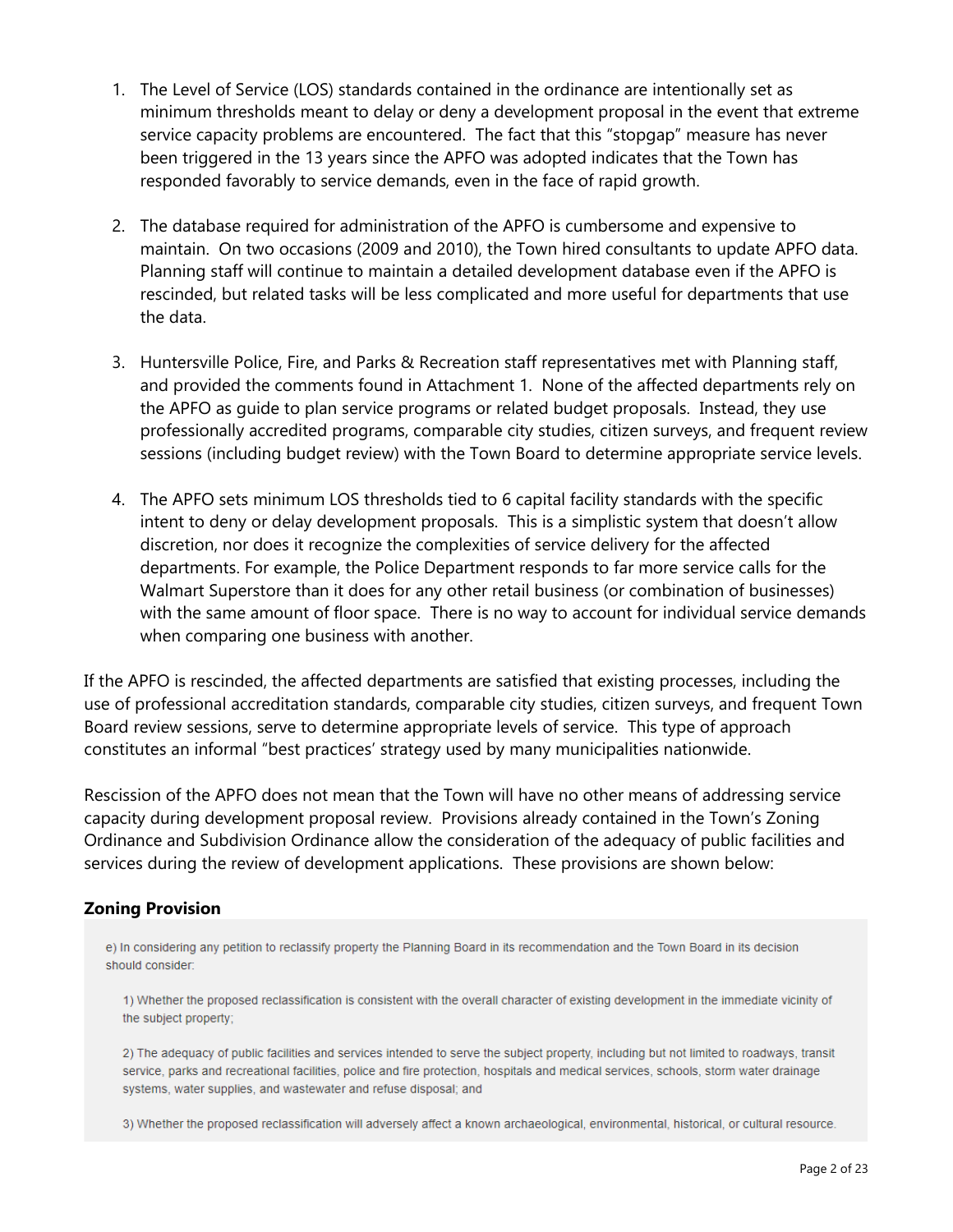### **Subdivision Provision**

#### 19. IMPACT OF DEVELOPMENT ON PUBLIC FACILITIES.

When reviewing certain subdivisions, the town shall consider the impacts the proposed development will have on public facilities in light of the requirements of Section 6.300(13) and Article 13 and Article 14 of the Town Zoning Ordinance, as applicable. The developer shall demonstrate the proposed subdivision does not adversely affect the health, safety and welfare of the community, and where applicable, the developer may provide mitigation measures to minimize adverse impacts. Examples of mitigation measures include altering development layout and plans, providing improvements at nearby intersections to address impacts of that development (not existing deficiencies), and providing street connections to adjoining property for safe and efficient movement of traffic, as further provided in Section 6.300(13) and Articles 13 and 14 of the Zoning Ordinance.

#### **BACKGROUND**

On February 26, 2019, The Huntersville Planning Board approved a motion requesting that the Town Board of Commissioners charge the Planning staff, with Planning Board members included, to examine the calculations, methodology and requirements for the Adequate Public Facility Ordinance, to recognize the increasing density and demands upon the Town.

On April 1, 2019, Town Board Commissioners were briefed regarding the intent of the Planning Board motion, and agreed by consensus to conduct the APFO examination as requested by the Planning Board.

On May 10, 2019, Planning Board Chair Jennifer Davis and Planning Board members Hal Bankirer and Scott Hensley met with Town Planning staff to discuss how the examination would be performed. Several issues were raised:

- 1. How do communities of similar size approach this issue?
- 2. What is the relationship between the APFO formulae and actual Town Capital Improvements Program (CIP) budget decision-making?
- 3. Can the following be provided:
	- a. A clearer idea of Level of Service (LOS) over time?
	- b. Do the Police, Fire, and Parks & Recreation Departments agree with the LOS?
	- c. How is LOS calculated?
	- d. Is the method of LOS calculation appropriate at the current time?

From May 2019 through December 2019, Planning staff spent considerable time updating and verifying the development permit data used to calculate different measures used in producing a "Determination of Adequacy"

On January 28, 2020, planning staff presented preliminary APFO findings to the Huntersville Planning Board. Primary discussion points are provided below:

APFO Observations (January 28, 2020 Planning Board Presentation)

- 1. Since the adoption of the APFO in late 2007, the APF Application process has never resulted in the rejection of a Development Proposal in Huntersville.
- 2. The APFO is quantitative in design the calculation of Available Capacity is formulaic. There is no allowance for qualitative judgement.
- 3. Assumptions made during development of the APFO included "Committed Capacity" for development approved prior to APFA adoption. This consumed facility capacity whether the projects were built or not. Current Available Capacity reflects the absorption of 3,230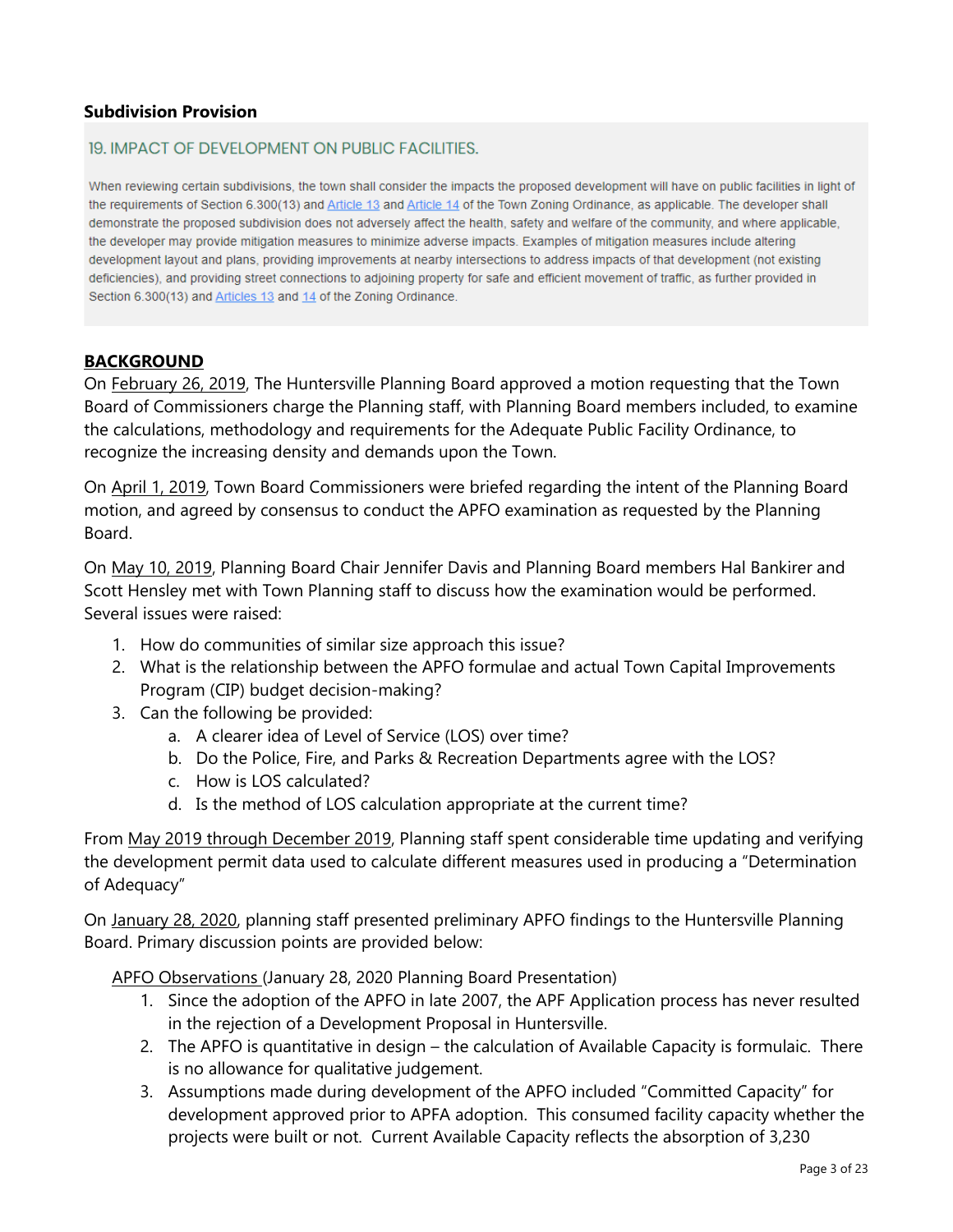dwelling units from 2007-09 – many of which have not been built. Similar assumptions were made for non-residential Committed Capacity.

APFO Issues (January 28, 2020 Planning Board Presentation)

- 1. The APFO has never resulted in denial of an APF application. Is it needed?
- 2. The APFO sets minimum thresholds for Levels of Service. The Huntersville community does not seem likely to set a low bar given the Town's quality of life expectations.
- 3. The APFO became effective in January 2008. NC legislative changes over the years raise questions regarding the legal defensibility of Huntersville's APFO. If the APFO is to be retained, professional review of the ordinance would be appropriate.
- 4. Informal discussions with Police, Fire, and Parks & Recreation representatives led to a few conclusions that will be revisited by Planning staff:
	- a. The departments do not use the APFO LOS thresholds to determine service delivery.
	- b. The departments do employ a "Best Practices" approach to service delivery that is much more diverse than the APFO's standards, is much more adaptable to changing technology and service methods, and allows discretion to make qualitative decisions.
	- c. The departments spend considerable time with elected officials and citizens to discuss improvement priorities and long-term budget strategies.
- 5. Maintenance of the APFO database consumes considerable Planning staff time and resources. Development information is provided separately to the affected departments, and these same departments participate in development review in a very detailed manner.
- 6. A policy issue that may need to be discussed publicly is whether or not the Town of Huntersville wants a tool to stop Development Proposals.

# Huntersville Planning Board APFO Review & Assessment: May 26, 2020

H. Bankirer made a Motion to Approve staff to begin rescinding the APFO requirement and reference to the APFO in any Town related references and regulations and to begin developing a new tool for the planning and decision making purposes for the capital assets for Planning, Police, Fire and Parks and Recreation Department. S. Swanick seconded the motion. The motion passed unanimously (9-0).

# **ADEQUATE PUBLIC FACILITIES ORDINANCE BASICS**

A copy of the APFO is provided as Attachment 2.

# ➢ **Applicability / Administration**

- ➢ The APFO affects Development Proposals, which include:
	- Special Use Permits;
	- Overlay District with Required Site Development Plans;
	- Conditional Zoning District;
	- Subdivision Sketch Plans or Preliminary Plans;
	- Final Plats; **and**
	- Building Permits.
	- Note: The APFO does not apply to residential projects that have less than 20 lots / dwelling units, or nonresidential projects that have less than 10,000 SF of floor area, or will create less than 50 peak hour or 500 daily vehicle trips.
- ➢ A Development Proposal applicant must submit an APF application.
- ➢ Planning staff (Administrator) must make a Determination of Adequacy that the Development Proposal meets all applicable Level of Service (LOS) thresholds.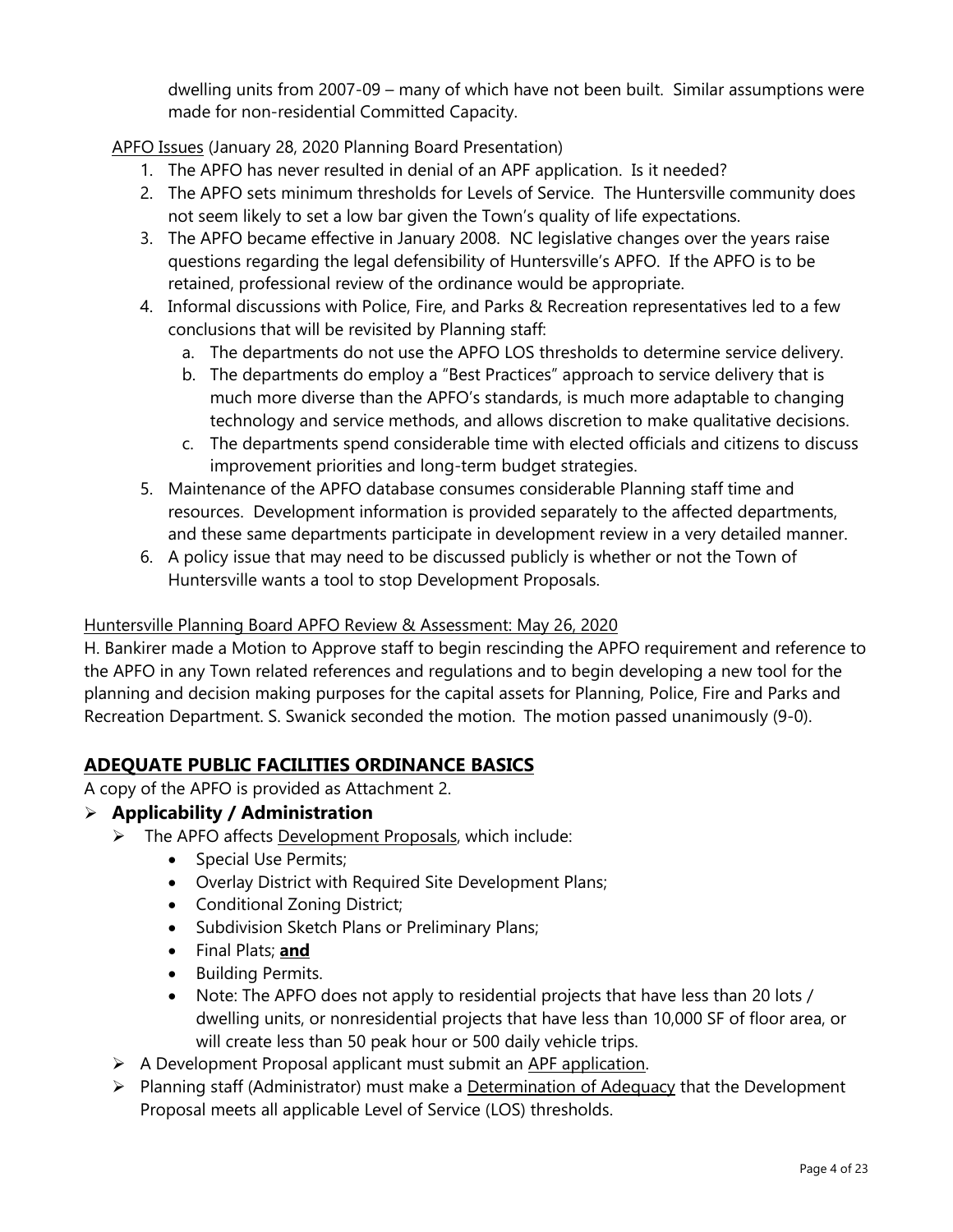- $\triangleright$  If Available Capacity exists, the Determination of Adequacy is valid for one year, provided the applicant achieves vesting for the project. Capacity for the project is then reserved, and is called Allocated Capacity.
- $\triangleright$  If Available Capacity does not exist, the APF Application must be denied. The applicant may change or reduce the size of the project, stagger the project phases, or prepare a Mitigation Plan.
- $\triangleright$  The APFO is applicable to Huntersville's town limits and ETJ.

### ➢ **Database Maintenance**

- ➢ Planning staff maintains an APFO data base, tracking Development Proposal activity on a month-to-month basis.
- ➢ Development Proposals are tracked by type of use: Single Family Residential, Multi-Family Residential, Commercial, Office, and Industrial.
- $\triangleright$  Planning staff also tracks capital improvements programmed for the Police, Fire, and Parks & Recreation departments. Capital improvements approved in the annual budget are used to adjust Available Capacity when applicable.
- ➢ Non-residential uses are exempt from LOS thresholds for Parks & Recreation.
- $\triangleright$  LOS thresholds were established in 2007. They were based on existing conditions in the Town, with additional built-in capacity based on one year of projected development. They are not based on any state or nationally accepted standards of service.
- ➢ LOS thresholds for all measures of service adequacy are based on facilities available per 1,000 people.

# **Current APFO Level of Service (LOS) Standards** (Last adjusted in 2010)

| <b>Facility Category</b>      | <b>Facility Type</b>           | <b>LOS (per 1,000)</b><br>population)* |  |
|-------------------------------|--------------------------------|----------------------------------------|--|
| <b>Fire Protection</b>        | <b>Fire Vehicles</b>           | 0.20                                   |  |
|                               | <b>Fire Station (SF GFA)</b>   | 445.10                                 |  |
| <b>Law Enforcement</b>        | <b>Police Vehicles</b>         | 1.68                                   |  |
|                               | <b>Police Station (SF GFA)</b> | 171.20                                 |  |
| <b>Parks &amp; Recreation</b> | Gyms (SF GFA)                  | 710.20                                 |  |
|                               | Parks (Acres)                  | 6.40                                   |  |

# **Current APFO Capacity Thresholds** (Without Additional Capital Expenditures)

| <b>Current Development Capacity*</b> (as of January 1, 2020) |                                    |                                    |                                          |                                      |                                          |
|--------------------------------------------------------------|------------------------------------|------------------------------------|------------------------------------------|--------------------------------------|------------------------------------------|
| <b>Facility Type</b>                                         | <b>SF Dwelling</b><br><b>Units</b> | <b>MF Dwelling</b><br><b>Units</b> | <b>Commercial</b><br>(Gross Square Feet) | <b>Office</b><br>(Gross Square Feet) | <b>Industrial</b><br>(Gross Square Feet) |
| Fire Vehicles (#)                                            | 4,861                              | 6,870                              | 1,563,912                                | 1,094,738                            | 1,563,912                                |
| <b>Fire Station (SF GFA)</b>                                 | 41,587                             | 58,751                             | 13,377,497                               | 9,364,246                            | 13,377,497                               |
| <b>Police Vehicles (#)</b>                                   | 596                                | 843                                | 158,009                                  | 110,602                              | 158,009                                  |
| <b>Police Station (SF GFA)</b>                               | 110,233                            | 155,728                            | 29,204,724                               | 20,443,289                           | 29,204,724                               |
| Gyms (SQ GFA)                                                | 12,651                             | 17,873                             | -                                        | $\blacksquare$                       |                                          |
| Parks (ac)                                                   | 4,137                              | 5,844                              | -                                        | -                                    |                                          |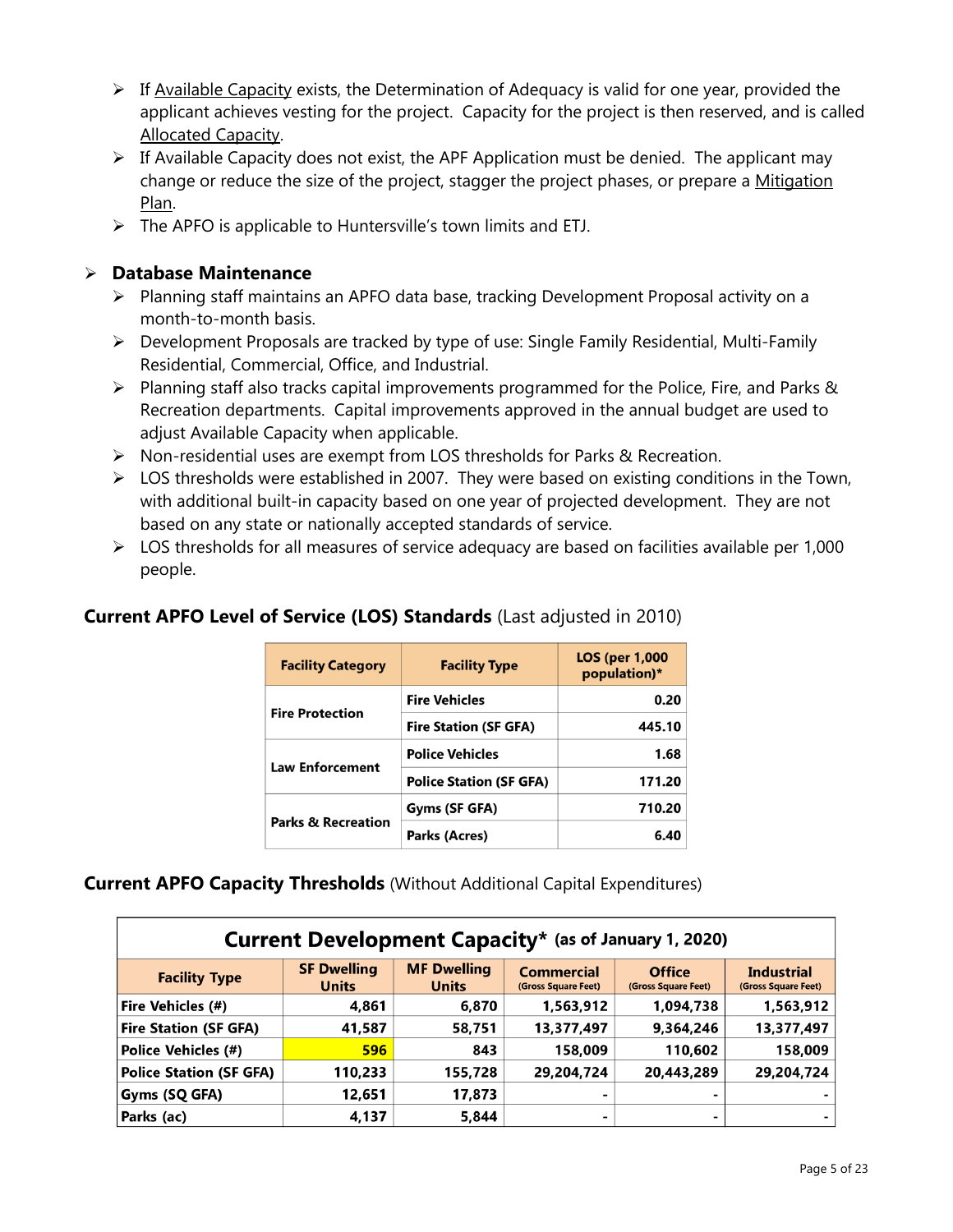### **Committed Capacity**

Assumptions made during development of the APFO included "Committed Capacity" for development approved prior to APFO adoption. This consumed facility capacity whether the projects were built or not. Today's Available Capacity reflects the absorption of 3,230 dwelling units from 2007-09 to account for properties that could be developed through approval of a building permit only – and by staff estimates, more than half of these units have not been constructed. Similar assumptions were made for non-residential Committed Capacity – a total of 402,616 square feet of nonresidential floor space was added for previously approved but unbuilt projects.

| Year         | SF<br><b>DUs</b> | <b>SF Pop</b><br>Change | ΜF<br><b>DUs</b> | <b>MF Pop</b><br>Change | Total<br><b>DUs</b> | Total<br>Population<br>Change |
|--------------|------------------|-------------------------|------------------|-------------------------|---------------------|-------------------------------|
| 2007         | 878              | 2,391                   | 250              | 482                     | 1,128               | 2,872                         |
| 2008         | 878              | 2,391                   | 173              | 333                     | 1,051               | 2,724                         |
| 2009         | 878              | 2,391                   | 173              | 333                     | 1,051               | 2,724                         |
| <b>TOTAL</b> | 2,634            | 7,172                   | 596              | 1,148                   | 3,230               | 8,320                         |

**Projected Permitted Development.** by Dwelling Units (DUs) and Population

**Source:** Town of Huntersville; Planning Department, 2007

### **INITIAL APFO ORDINANCE ADOPTION**

In August 2006, the Town of Huntersville hired the consulting firm White & Smith, LLC to prepare an "Adequate Public Facilities Ordinance" (APFO). An overview of the APFO was presented to the Town Board in June 2007. Three (3) capital facilities were and still are included in the APFO: Parks & Recreation, Fire Protection, and Law Enforcement. Levels of Service (LOS) were established for each of the three (3) facilities to be included in the APFO. A "Capacity Baseline Assessment" was then prepared which detailed remaining available "capacity" based upon Town growth projections. At the time (2007), the ordinance's initial assessment concluded that between 1 and 2 years of capacity remained, after accommodating existing residential and non-residential development, as well as one year of facility capacity for approved (permit-ready) but unbuilt residential and non-residential development ("Committed Capacity").

Based upon LOS standards set forth in the Draft APFO, none of the three (3) facilities were deemed to be deficient at the time.

At the Town Board's November 19, 2007 meeting, the Town Board voted to defer final action on the APFO/TIA Ordinance Amendments until its December 3, 2007 meeting. Several Board members expressed concern about the effect that the proposed ordinance changes would have on economic development. Planning staff then reviewed the text of the ordinance changes to determine the impact on economic development. Based upon this review and after meeting with Jerry Broadway, of the Lake Norman Economic Development Corporation and the Town Manager and Assistant Town Manager, changes to the draft ordinance were made that allowed for third-party (The Town, NCDOT or other public or private entities) participation in any required mitigation. Specifically, such mitigation would permit the Town to include any required APFO mitigation (including road improvements) as part of an Economic Development Initiative (EDI) Grant, or other economic incentive package associated with the expansion or new development of a business in the Town of Huntersville.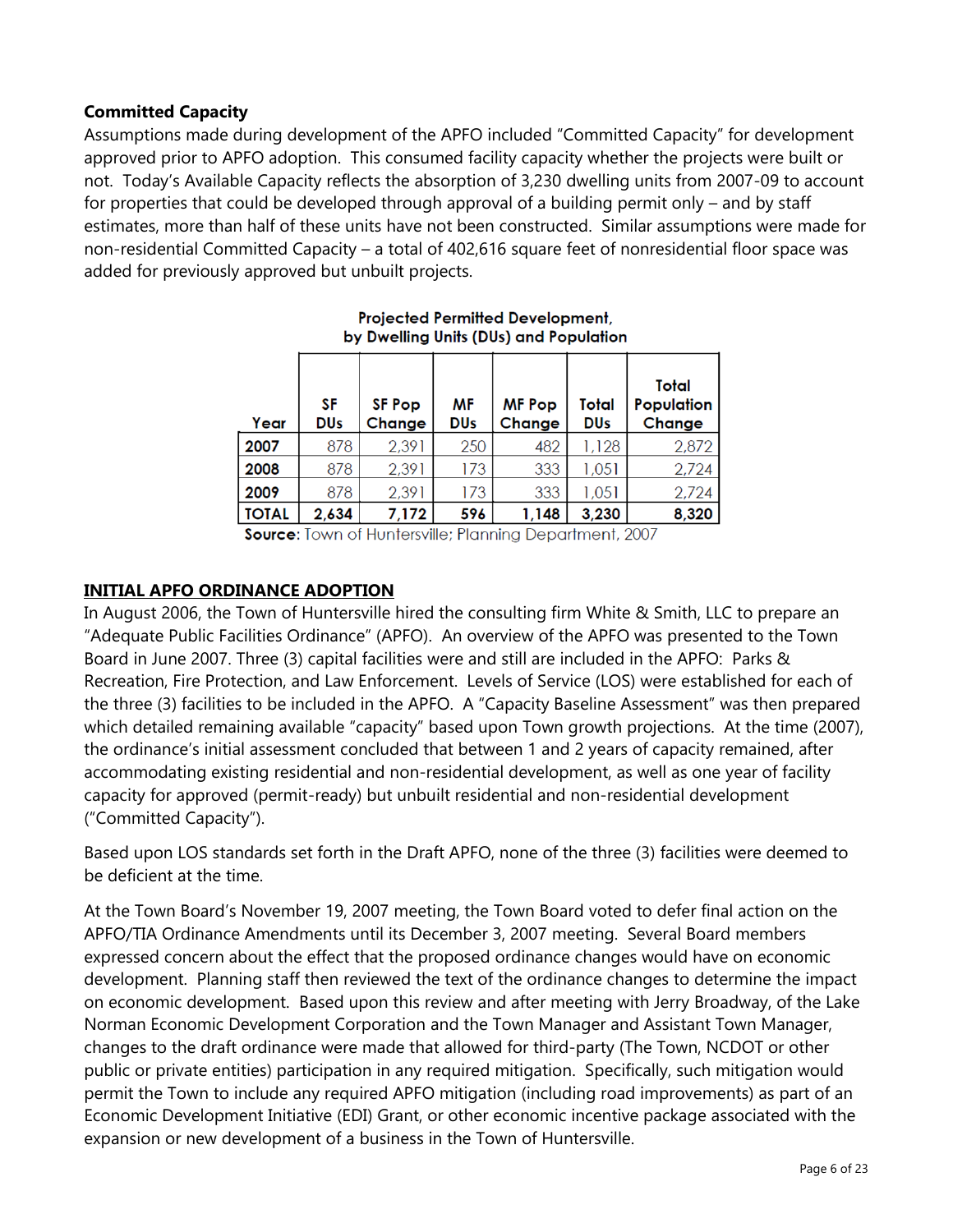The Adequate Public Facilities Ordinance was adopted on December 3, 2007, with an effective date of January 2, 2008.

In 2009, the Town paid \$12,000 for consulting services to update the APFO database. In 2010, the Town paid \$9,600 for consulting services to update the APFO database.

# **Options**

- 1. Rescind the APFO and any references to the APFO contained in other Town of Huntersville regulations.
- 2. Keep the APFO intact and commit the necessary resources to update the APFO database.
- 3. Investigate alternatives that could make the APFO more effective and useful, such as reexamining the capital measures that are used to determine available capacity.

### **Next Steps**

The Huntersville Planning Board made a recommendation to rescind the APFO on May 26, 2020.

Once the Huntersville Ordinance Advisory Board makes a recommendation regarding the APFO, the matter will be referred to the Town of Huntersville Board of Commissioners for final disposition.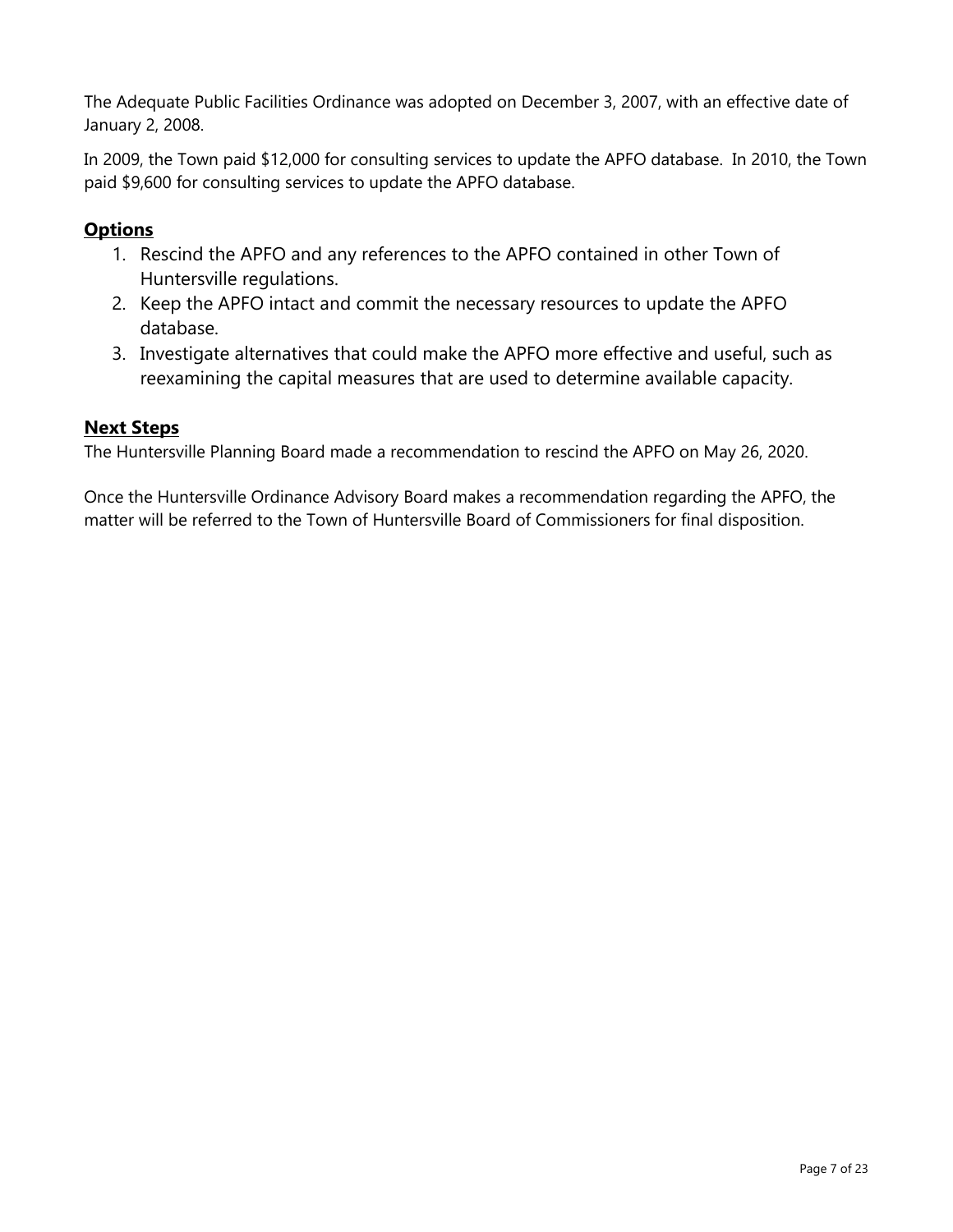# **Police, Fire/EMS, Parks & Recreation Department APFO Comments**

# **APFO Questions & Responses**

In February 2019, The Huntersville Planning Board asked Planning staff to examine the Adequate Public Facilities Ordinance (APFO). Following an in-depth analysis of the ordinance and the database associated with the APFO, a preliminary briefing was provided to the Planning Board in January 2020. Staff questioned the need for the ordinance, but also indicated some more discussion with affected departments was needed.

On February 19, 2020, a meeting was held to discuss the Adequate Public Facilities Ordinance. The following staff members attended: Barry Graham & Kevin Johnston (Police), Jim Dotoli (Fire), Michael Jaycocks (Parks & Rec), Jackie Huffman (Manager's Office), and Jack Simoneau, Brian Richards, and Dave Hill (Planning).

During the meeting, it was clear that the affected departments (Police, Fire, Parks & Rec) were not familiar with the APFO, do not currently use the APFO in any way to determine appropriate Levels of Service (LOS), and when familiarized with how the APFO functions, indicated that the APFO would not be useful in the future. The affected departments said the APFO Levels of Service were well below the standards they currently use, and that they use several measures that are much more preferred when assessing performance.

Planning staff suggested that, if the APFO were to be rescinded, there are alternatives that could be considered to take its place, particularly when it comes to public assurance that Police, Fire, and Parks & Rec use appropriate LOS standards to measure performance, and to report on performance periodically. The option of 'Best Practices' was brought up, and planning staff said it would ask the affected departments some operational questions to help explore a Best Practices Option / Alternative. The questions are below:

# **Police Department Comments**

1. What measures does your department use to establish Levels of Service?

**We are accredited through CALEA and are required to comply with over 400 law enforcement standards that requires our department to develop a comprehensive, uniform set of written directives, which is the one of the most successful methods for reaching administrative and operational goals, while also providing direction to personnel. CALEA Accreditation standards require dozens of reports and analyses a CEO needs to make factbased, informed management decisions. CALEA Accreditation requires a preparedness program be put in place—so our department is ready to address natural or man-made unusual occurrences. Finally, CALEA Accreditation strengthens our department's accountability, both internally and within the community, through these standards that clearly define authority, performance, and responsibilities.**

# **Note: CALEA is a national nonprofit organization titled "The Commission on Accreditation for Law Enforcement Agencies."**

2. What standards does your department use to establish LOS?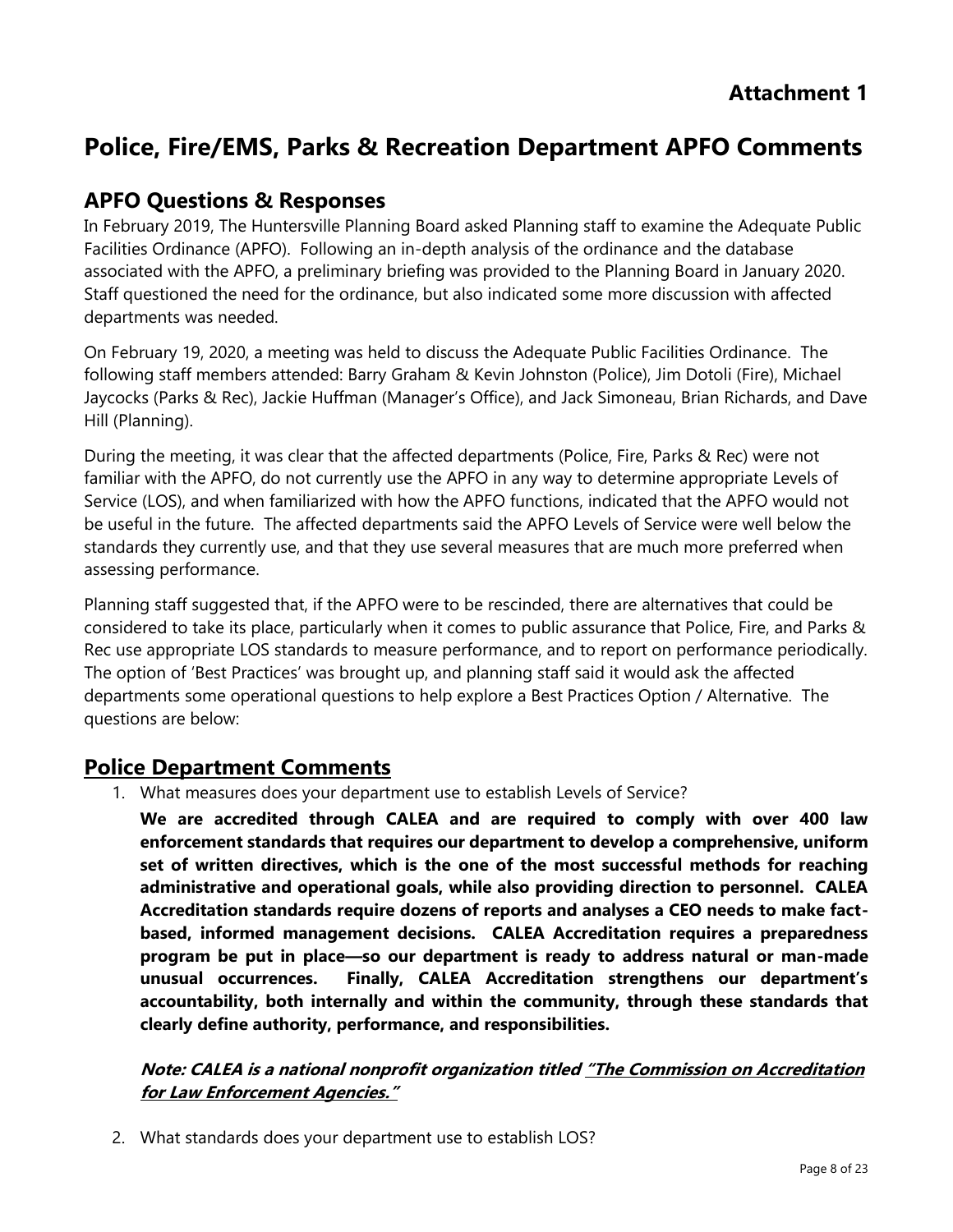- a. Professional?
- b. Comparable towns / cities?
- c. User surveys?
- d. National / state?
- e. Required for accreditation?

**As previously stated the department complies with over 400 law enforcement standards to maintain CALEA Accreditation. CALEA Accreditation is an international award recognizing professional excellence and requires the department to comply with over 400 standards related to six major areas of law enforcement: (1) role, responsibilities and relationships with other agencies; (2) organization, management and administration; (3) personnel administration; (4) law enforcement operations, operational support and traffic; (5) prisoner and court related services; and (6) auxiliary and technical services.**

- 3. Do you have a written Plan of Service? If so, can you provide us with a copy?
- 4. What process does your department use to review how services are provided? Other than the annual Town Board retreat and budget process, are there other times when the quality of your department's services are publicly reviewed?

**Through CALEA Accreditation the department conducts many annual reviews/analyses to review current procedures and revise or update procedures to maintain levels of service.** 

- 5. Does your department cooperate with or coordinate the provision of services with other agencies? If so, who are they?
- 6. We talked about Best Practices as an alternative way to establish and monitor Levels of Service. Would this work for your department?
- 7. What type, when, and how often is Planning Department information and data most useful to your department? **Traffic issues.**

# **Fire Department Comments**

- 1. What measures does your department use to establish Levels of Service? **HFD uses a number of standards to establish the level of Fire and Rescue services in the town as well as the ETJ.** 
	- **To effectively manage the fire service, it is imperative that fire department administration, town administration and political leaders understand how resource deployment in the Huntersville Fire District will affect outcomes in three (3) areas of**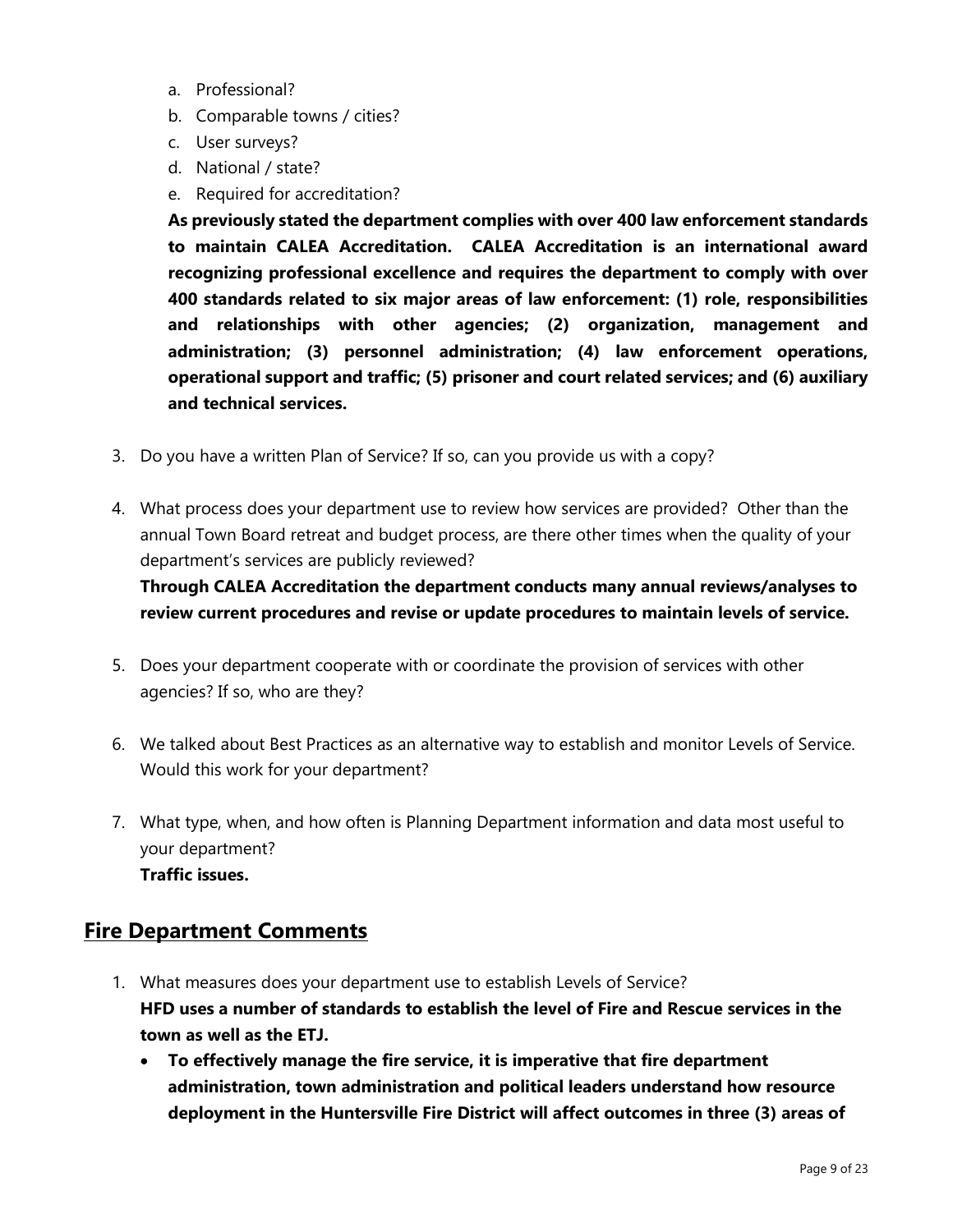**importance: firefighter injury and death, Civilian injury and death, as well as property loss.**

- 2. What standards does your department use to establish LOS?
	- **National Fire Protection Association Handbook**
	- **National Fire Protection Association Standards**
	- **Office of the North Carolina Fire Marshal's Office**
- 3. Do you have a written Plan of Service? If so, can you provide us with a copy?
	- **The Huntersville Fire Service plan is integrated with the Mecklenburg County "Emergency Operations Plan" which details the appropriate response to mitigate fire and rescue incidents.**
- 4. What process does your department use to review how services are provided? Other than the annual Town Board retreat and budget process, are there other times when the quality of your department's services are publicly reviewed?
	- **The Office of the State Fire Marshal conducts periodic inspections and grades the level of service that is being provided. Of course, each time HFD answers a call for service it is reviewed by the public. The level of service provided is dictated by what the citizens of any given community are willing to pay through the political leaders that have been elected.**
- 5. Does your department cooperate with or coordinate the provision of services with other agencies? If so, who are they?
	- **Neighboring Fire Agencies, Medic, Emergency Management Office, Fire Marshal's Office**
- 6. We talked about Best Practices as an alternative way to establish and monitor Levels of Service. Would this work for your department?
	- **Yes**
- 7. What type, when, and how often is Planning Department information and data most useful to your department?

**HFD uses planning department information throughout the year to understand projected growth, geographic location of that growth and how it relates to the possibility of increasing the level of service in those areas.** 

# **Parks & Recreation Department Comments**

1. What measures does your department use to establish Levels of Service? **This is done through our master plan process.**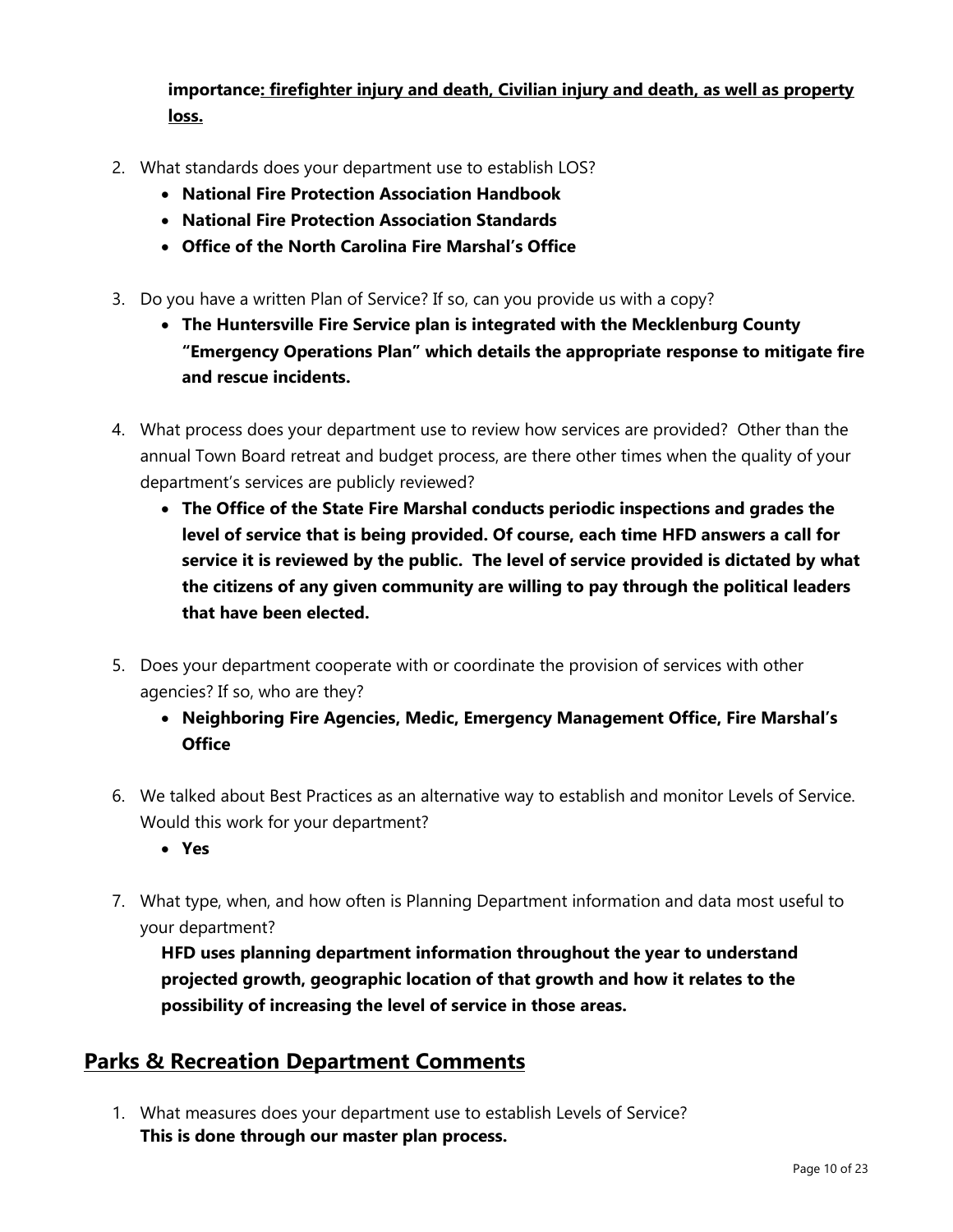- 2. What standards does your department use to establish LOS?
	- a. Professional?

**Internal Data is used to determine LOS. Growth of programs, turning away participants or users due to lack of parks and facilities.** 

- b. Comparable towns / cities? **Benchmarking with similar size towns is considered when developing our LOS in our Master Plan**
- c. User surveys? **We do surveys as part of our master plan process.**
- d. National / state? **We consider National Standards as well as trends.**
- e. Required for accreditation?
- 3. Do you have a written Plan of Service? If so, can you provide us with a copy? **Below is the link to our current master plan that we are currently updating and hope to have completed by summer 2020. [https://www.huntersville.org/DocumentCenter/View/380/Final-Master-Plan-Document-](https://www.huntersville.org/DocumentCenter/View/380/Final-Master-Plan-Document-Approved-1-Nov-7-2011-PDF?bidId=)[Approved-1-Nov-7-2011-PDF?bidId=](https://www.huntersville.org/DocumentCenter/View/380/Final-Master-Plan-Document-Approved-1-Nov-7-2011-PDF?bidId=)**
- 4. What process does your department use to review how services are provided? Other than the annual Town Board retreat and budget process, are there other times when the quality of your department's services are publicly reviewed? **We send out surveys after each program or event as well as survey users of our parks and**

**facilities. We also review google reviews and other social media review forums to see what users are saying about our facilities and programs.** 

5. Does your department cooperate with or coordinate the provision of services with other agencies? If so, who are they? **Yes, we have many partnerships. K-12 Schools, CPCC, Athletic Associations, Davidson,** 

**Cornelius, Mecklenburg County, Civic Groups, American Legion, Visit Lake Norman, nonprofits and local businesses.** 

- 6. We talked about Best Practices as an alternative way to establish and monitor Levels of Service. Would this work for your department? **I think what we have works for us.**
- 7. What type, when, and how often is Planning Department information and data most useful to your department?

**Yearly population numbers and updated estimates for future years.**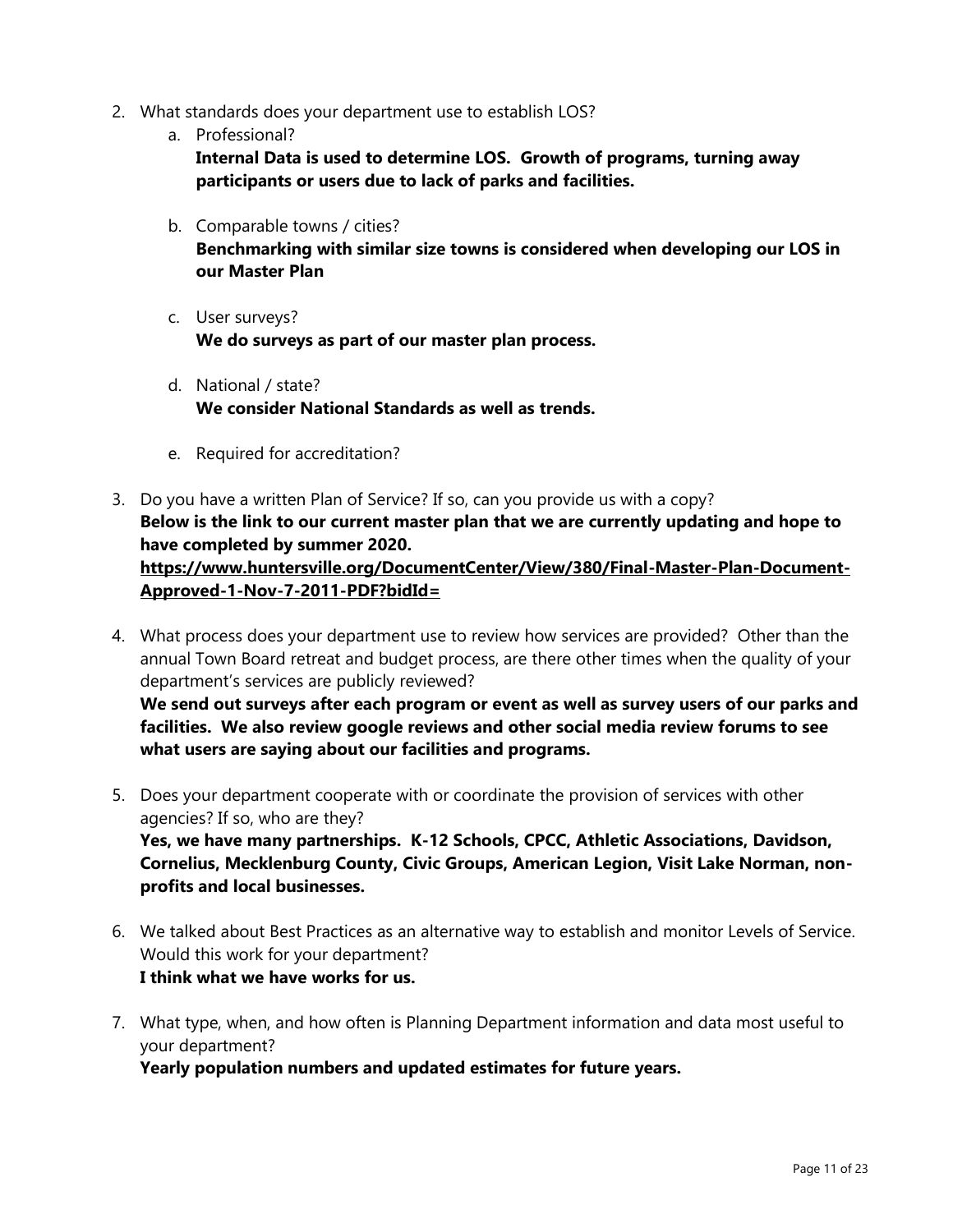# **E.2 APFO Update (Huntersville Planning Board Draft Meeting Minutes - June 26, 2020)**

J. Simoneau presented the APFO Basics report and how the current process affects development proposals and the process by the applicant and staff. As of this date there has not been a denial due to adequate public facilities.

Staff has met with Huntersville Police, Fire and Parks and Recreation to review the APFO. Based on the results of those meetings, staff is recommending that the APFO be rescinded. The reasons for this recommendation include, 1) The levels of service standards are minimum thresholds. 2) The database is expensive and cumbersome to maintain. 3) The related organizations do not use this data but have their own individual metrics that they measure and use. 4) The system does not allow for discretion or address complexities of service for affected departments.

Staff presented the options of 1) Rescinding the APFO and all references to the APFO within the Zoning ordinance and regulations; 2) Keeping the APFO intact and committing the necessary resources to update the database; and 3) Investigate alternatives to make the APFO more effective and useful.

J. Davis asked how maintaining the database would get simpler with the proposed changes. Staff responded that a development may have an approved sketch plan but not break ground for quite some time. The proposed database solution would track proposed developments and available lots so that it more accurately reflects what the need for services would be. This would drastically reduce what is currently required to maintain the database.

F. Gammon asked if the opinion is that the APFO has outlived its usefulness and the request would be to investigate an alternative that would require less work and less expense to manage. Staff agreed that that is the consensus.

S. Swanick stated that he would support rescinding the current APFO and asked how difficult it will be to replace the APFO with the metrics used by the existing organizations to manage the data for this purpose be incorporated into our Ordinance. Staff stated that it would not be that simple since the criteria of the systems used by the other organizations are not intended to measure for the same purpose, therefore incorporating that criteria into our Ordinance would be very difficult and may not serve the purpose we want it to.

S. Thomas stated that it sounds like the current ordinance is reactionary to development versus proactive to planning and how if the process changes it will stay transparent to residents on how capital improvement dollars are being spent. Staff stated that it actually has been a capital planning tool of approved projects with a 2, 5 and 10-year timeline for development provided to each department head so they can keep that in mind for capital facility needs. The capital improvement funds remain transparent by reviewing the budget and Parks and Recreation outreach.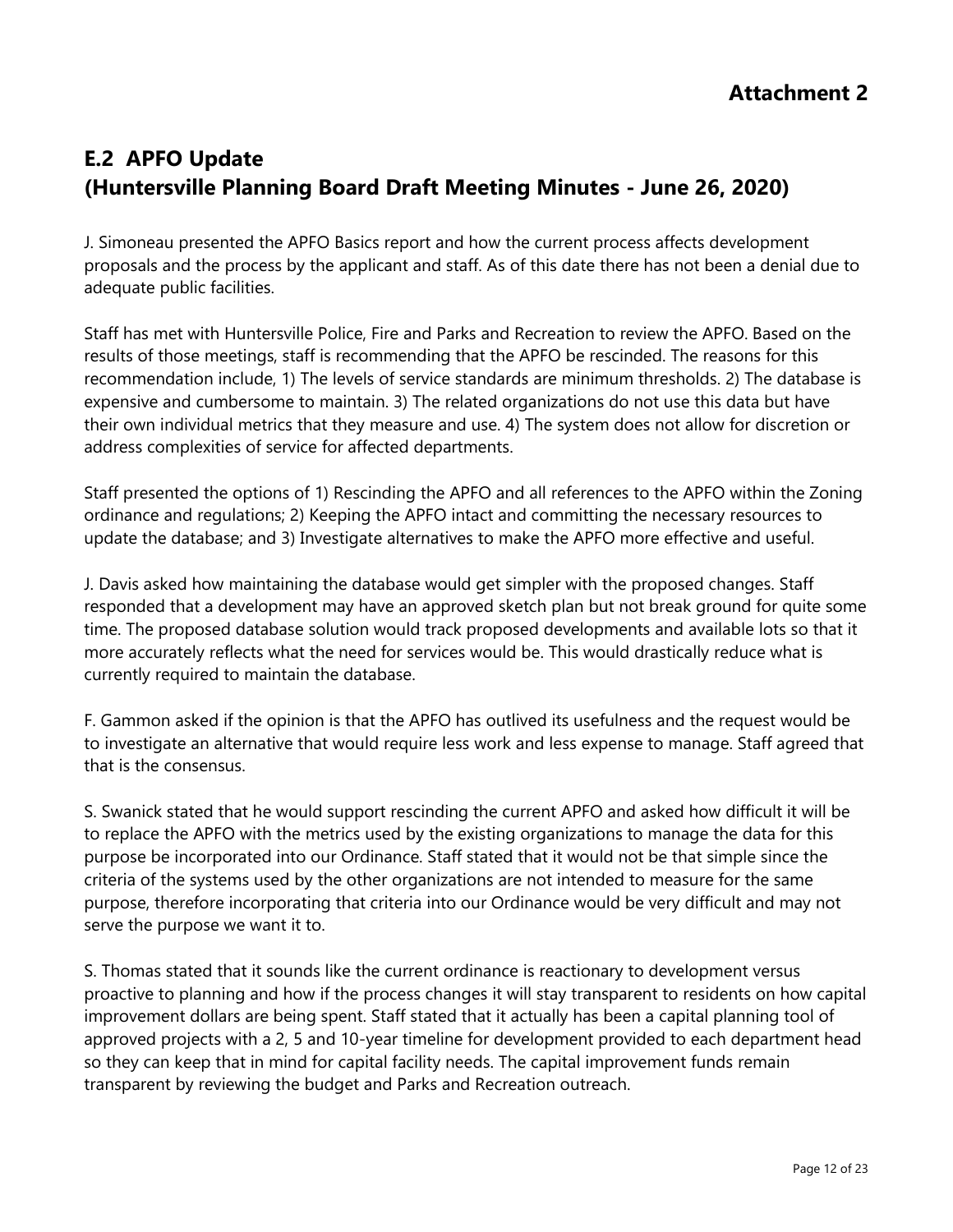H. Bankirer recommended that option 3 of identifying an updated method is the approach he would recommend to address the need to transform this data to be an effective capital planning tool and act as a pacing tool for the associated departments and eliminate unnecessarily complicated tracking that is not useful.

S. Hensley stated that this may have been intended to be a good planning tool but may not be an effective decision making tool and he would like to know how staff will use the data and is it necessary, before a recommendation is made to assume we need the tool.

### **H. Bankirer made a Motion to Approve staff to begin rescinding the APFO requirement and reference to the APFO in any Town related references and regulations and to begin developing a new tool for the planning and decision making purposes for the capital assets for Planning, Police, Fire and Parks and Recreation Department. S. Swanick seconded the motion.**

S. Swanick asked if it was necessary for both of those items to go together. J. Davis asked what timeline would be needed to address this. Staff confirmed that the two actions could not happen at once, they would need to be reviewed, researched and then addressed no quicker than 3 months from now to rescind the ordinance, more likely  $4 - 6$  months' timeline.

The motion passed unanimously (9-0).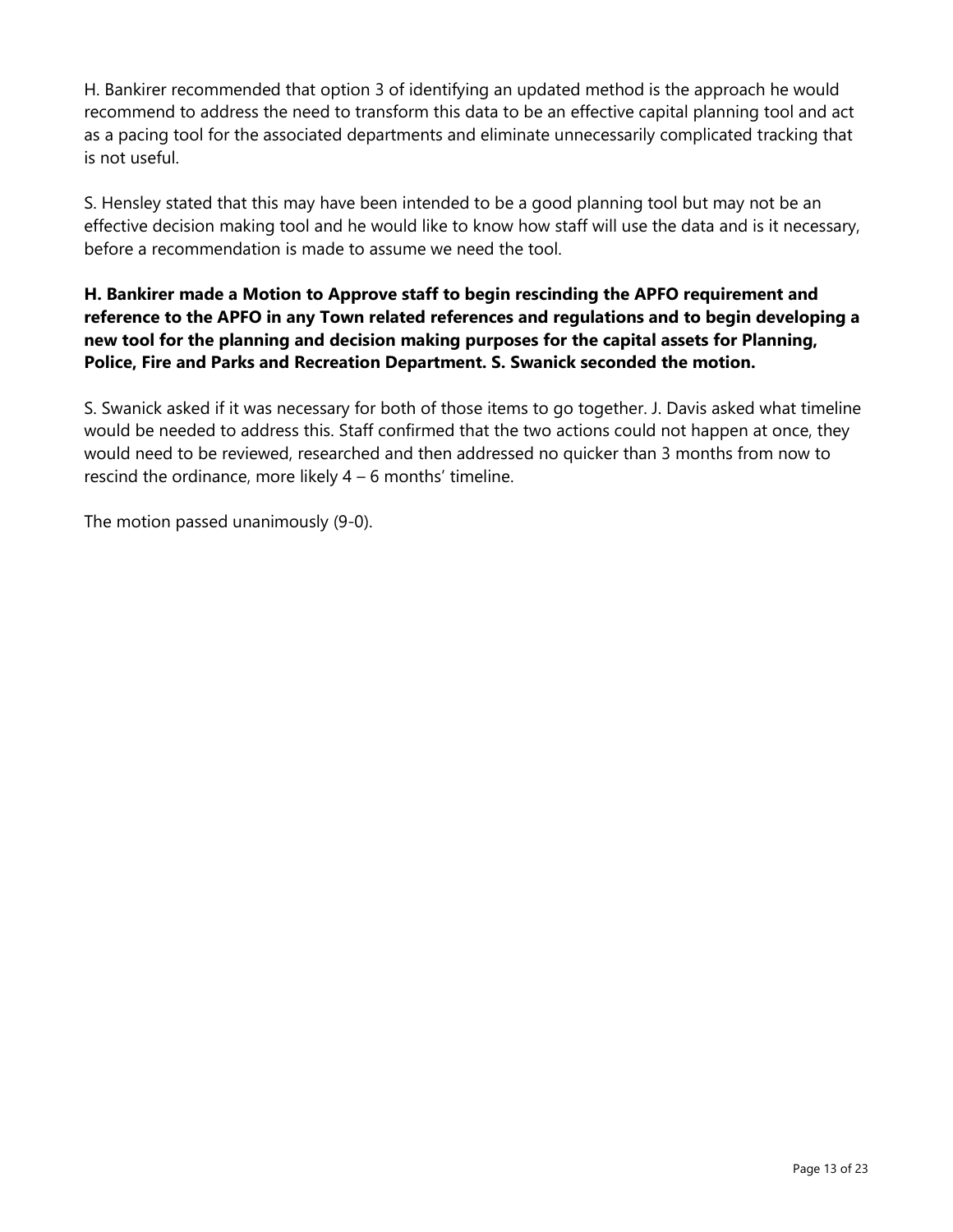# **Town of Huntersville Zoning Ordinance ARTICLE 13: Adequate Public Facilities Ordinance (APF)**

# **ARTICLE 13.1 - SHORT TITLE**

This Article shall be known and may be cited as the Huntersville "Adequate Public Facilities Ordinance."

# **ARTICLE 13.2 - PURPOSE, INTENT, & FINDINGS**

**13.2.1** The purpose and intent of this Article is:

- a) To implement the provisions of the Town of Huntersville Community Plan and other adopted plans of the Town related to the adequacy of Public Facilities as new growth occurs.
- b) To ensure that Public Facilities needed to support new development meet adopted level of service standards.
- c) To ensure that the Town maintains realistic Capital Improvements Programs to accommodate new development based on its ability to provide adequate Public Facilities to that development.
- d) To protect the character of the Town and to conserve the value of buildings and encourage the most appropriate use of land throughout the Town.
- e) To ensure that no Development Proposal is approved that would cause permanent reductions below adopted guidelines in the level of service for Public Facilities addressed in this Article.
- f) To ensure that adequate Public Facilities needed to support new development are available within a reasonable period of time as new development occurs.
- g) To establish uniform procedures for the review of APF Applications subject to the standards and requirements of this Article.
- h) To encourage the efficient development of land in Huntersville.
- To ensure that new growth occurs at a rate that is consistent with the Town's and its partnership agencies' obligation and ability to provide Public Facilities.
- j) To encourage development in areas where Public Facilities are adequate and/or planned in Capital Improvement Programs.
- k) To ensure that all applicable legal standards and criteria are incorporated in these procedures and requirements.
- l) To ensure that Proposed Development will not adversely affect the public health, safety, and general welfare of existing and future residents of Huntersville.

**13.2.2** In adopting this Article, the Town hereby finds and determines as follows:

- a) The Public Facilities subject to the provisions of this Article are necessary for the public health, safety, and general welfare.
- b) New growth and development within the Town has an impact on the availability and capacity of Public Facilities, the capacity of which can be maintained if development is approved consistent with adopted level of service standards.
- c) The Town has prepared and adopted a Capital Improvements Program to provide the Public Facilities needed to accommodate reasonable rates of growth and development, which CIPs will be reviewed and updated if necessary annually to reflect changes in the Town's growth rate, available financial resources, and other relevant factors.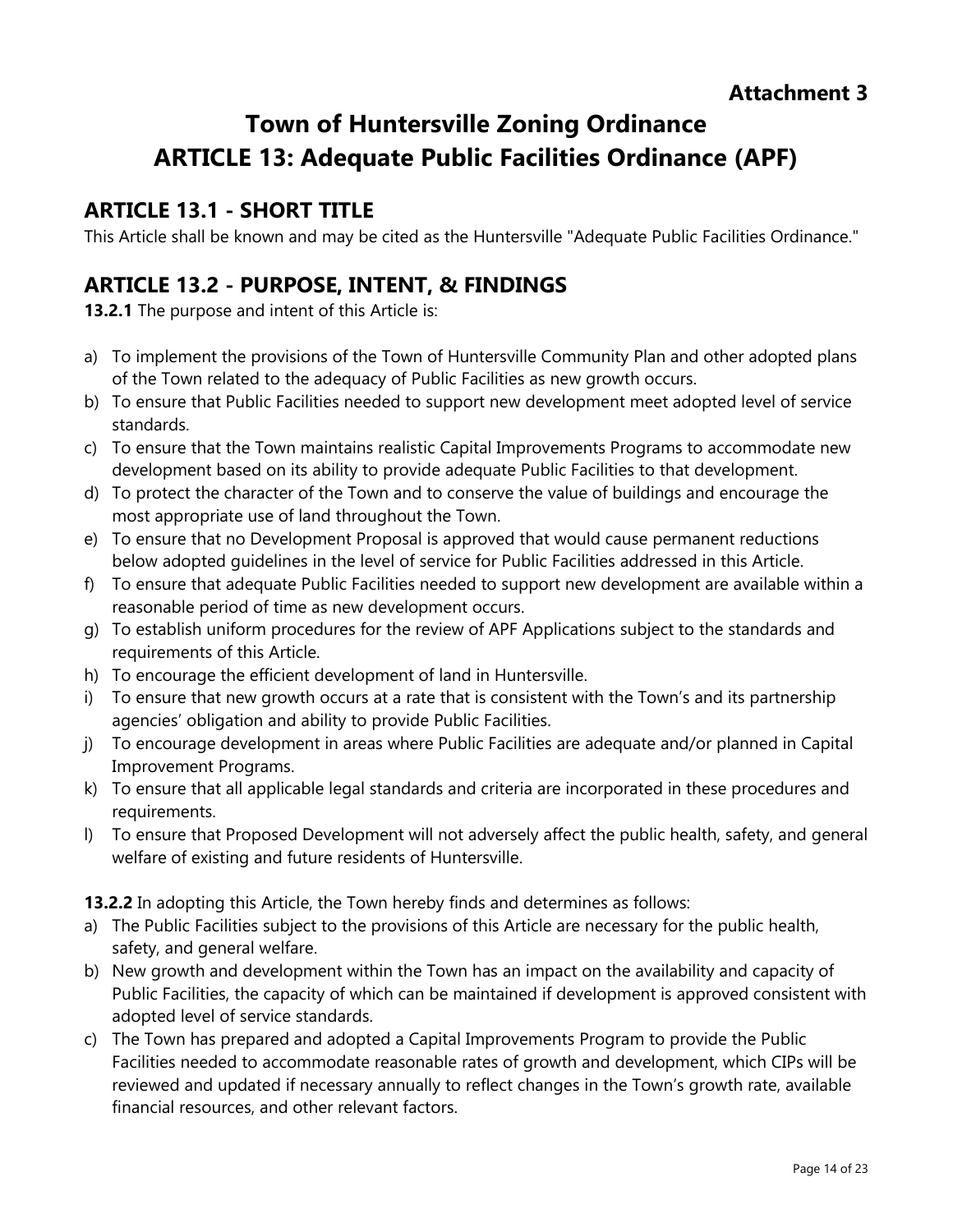- d) The level of service standards adopted for each Public Facility are necessary for the protection of the public health, safety and welfare, and will not unduly inhibit new growth and development within Huntersville.
- e) This Article is necessary so that continued growth does not outstrip the Town's ability to plan for and fund necessary Public Facilities.

# **ARTICLE 13.3 - DEFINITIONS**

The words, terms, and phrases used in this Article shall have the meanings set forth in Article 12.2 of the Huntersville Zoning Ordinance, except as set forth below.

**Adequate Public Facilities (APF) Allocation** - a reservation of Capacity made by the Administrator upon a Determination of Adequacy.

**Adequate Public Facilities (APF) Application** - an application for a Determination of Adequacy of Public Facilities.

**Adequate Public Facilities (APF) Schedule** - a schedule maintained by the Administrator that tracks the capacity of Public Facilities.

**Administrator** - the Huntersville Zoning Administrator or the Zoning Administrator's designee.

**Advanced Facility** - a Capital Improvement proposed to be constructed, dedicated, or funded by an applicant pursuant to an approved Mitigation Plan.

**Capacity** - the demand that can be accommodated by a Public Facility.

**Capacity, Allocated** - Capacity reserved pursuant to an unexpired APF Allocation made under this Article.

**Capacity, Available** - the circumstance where Public Facilities have sufficient Capacity, based on adopted Levels of Service standards, to accommodate the demand created by a Proposed Development, including where an applicant has provided Advanced Facilities sufficient to mitigate the impacts of the Proposed Development on Public Facilities.

**Capacity, Committed** - Capacity consumed by development approved prior to the effective date of this Article and not subject to the requirements of this Article.

**Capacity, Reserved** - Capacity reserved for a specified development or use, other than those set aside pursuant to an APF Allocation, including developments proposed after the effective date of this Article, which impact Public Facilities, but which are exempt from the requirements of this Article.

**Capacity, Used** - capacity dedicated to habitable structures and existing land uses, served by the Public Facility at the time of the APF Determination.

**Capital Improvements** - a physical asset, including land, that mitigates the offsite impacts of new development on Public Facilities, the costs of which generally are non-recurring, may require multi-year financing, and provide additional capacity needed to accommodate the demand for Public Facilities.

**Capital Improvements, Existing** - Capital Improvements either constructed and operational at the time of an APF Application or the portion of a Capital Improvement which was designed to serve existing residents and employees as of the effective date of this Article.

**Capital Improvements, Planned** - Capital Improvements included on a CIP and expected to be available by the end of the third fiscal year following the date of the APF Application.

**Capital Improvements, Total** - Existing Capital Improvements and Planned Capital Improvements.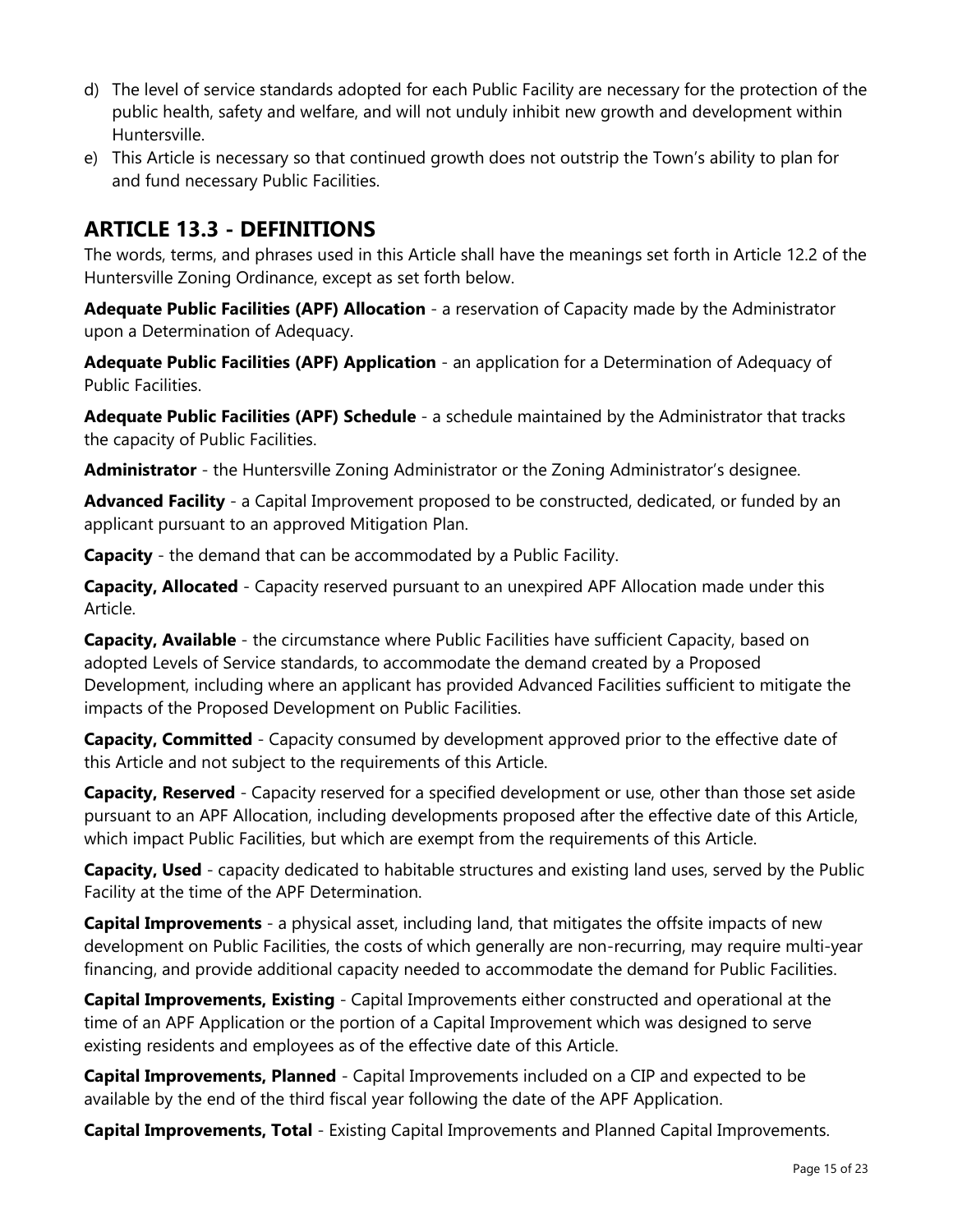**Capital Improvements Program or "CIP"** - plans and budgets adopted by the Town, or service provider of a particular public facility, which itemize planned Capital Improvements and the timing and means of funding such improvements.

**Determination of Adequacy** - a determination by the Administrator, after consultation with the responsible agency or Town department, that each Public Facility impacted by a Proposed Development has Available Capacity, which determination may be based on an approved Mitigation Plan.

**Development Proposal** - any of the following applications that specify the amount of proposed floor area and/or number of units or lots, by land use type, and which has not received a Determination of Adequacy:

- (a) a special use permit;
- (b) any overlay district for which a site specific development plan is required under the provisions of this ordinance;
- (c) a conditional zoning district;
- (d) a subdivision sketch plan or a preliminary plan when required by the subdivision ordinance;
- (e) a final plat when no sketch plan or preliminary plan is required; or
- (f) building permit.

**Essential Public Services** - facilities operated by governmental or quasi-governmental agencies that provide services on behalf of the public, which are critical to the health, safety, and welfare of the public. Essential Public Services may include but are not limited to governmental offices, parks and recreation facilities; public transit facilities; schools; gas, electric, or steam distribution systems; water and sewer services; solid waste systems; communications systems; emergency services; publicly-owned housing; fire protection services; and law enforcement services.

**Level of Service (LOS)** - an indicator of the extent or degree of service provided by a Public Facility, based upon and related to the operational characteristics of the facility, in comparison to the Capacity of the Public Facility.

**Mitigation Plan** - a voluntary plan, effectuated through a binding agreement, to ensure the provision of Available Capacity through Advanced Facilities, where Capacity would not otherwise be adequate to support the demand resulting from a Proposed Development.

**Phased Development Proposal** - a Development Proposal wherein the Proposed Development will be constructed incrementally in a logical time and geographical sequence according to an approved Phasing Schedule.

**Phasing Schedule** - a schedule that sets forth the timing of the development of a Development Proposal, including, but not limited to, provision of necessary Public Facilities, the number of units, as applicable, and their location on the site.

**Proposed Development** - development proposed pursuant to a Development Proposal and an APF Application.

**Public Facilities** - parks and recreation, law enforcement, and fire protection facilities.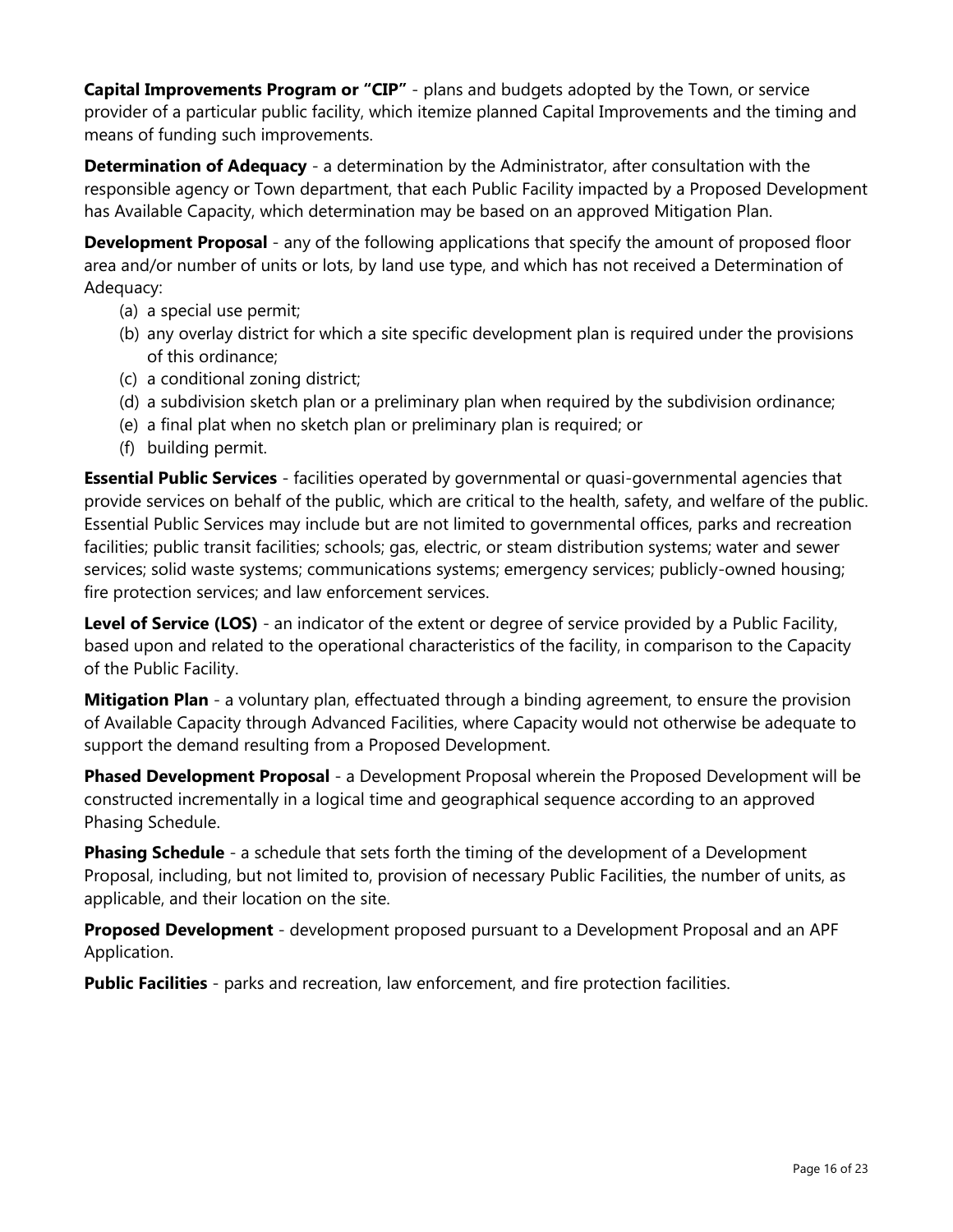# **ARTICLE 13.4 - LEVEL OF SERVICE STANDARDS**

**13.4.1** The Level of Service standards applicable to Public Facilities are as follows:

| <b>Facility Category</b> | <b>Facility Type</b>     | LOS (per 1,000 population) |  |  |
|--------------------------|--------------------------|----------------------------|--|--|
| <b>Fire Protection</b>   | Fire Vehicles (#)        | 0.2                        |  |  |
|                          | Fire Station (SF GFA)*   | 445.1                      |  |  |
| Law Enforcement          | Police Vehicles (#)      | 1.68                       |  |  |
|                          | Police Station (SF GFA)* | 171.2                      |  |  |
| Parks & Recreation       | Gyms (SF GFA) *          | 710.2                      |  |  |
|                          | Parks (acres)            | 6.4                        |  |  |

\*Square Feet Gross Floor Area

**13.4.2** Based on the above Level of Service standards, the following demand factors apply, by land use:

|                                    |                                 | <b>LOS by Land Use Type</b>    |                               |                                     |                                               |                                     |
|------------------------------------|---------------------------------|--------------------------------|-------------------------------|-------------------------------------|-----------------------------------------------|-------------------------------------|
| <b>Facility</b><br><b>Category</b> | <b>Facility</b><br><b>Type</b>  | Single-<br>Family<br>(per DU)* | Multi-<br>Family<br>(per DU)* | Commercial<br>(per 1,000<br>SF GFA) | Office/Civic<br>Uses (per<br>1,000 SF<br>GFA) | Industrial<br>(per 1,000 SF<br>GFA) |
| Fire<br>Protection                 | Fire<br><b>Vehicles</b><br>(# ) | 0.000277                       | 0.000196                      | 0.000861                            | 0.001230                                      | 0.000861                            |
|                                    | Fire<br>Station<br>(SF GFA)     | 0.540518                       | 0.382611                      | 1.680335                            | 2.400479                                      | 1.680335                            |
| Law<br>Enforcement                 | Police<br>Vehicles<br>(# )      | 0.002071                       | 0.001466                      | 0.007818                            | 0.011169                                      | 0.007818                            |
|                                    | Police<br>Station<br>(SF GFA)   | 0.185883                       | 0.131579                      | 0.701615                            | 1.002308                                      | 0.701615                            |
| Parks &<br>Recreation              | Gyms<br>(SF GFA)                | 1.933530                       | 1.368668                      | n/a                                 | n/a                                           | n/a                                 |
|                                    | Parks<br>(acres)                | 0.017442                       | 0.012347                      | n/a                                 | n/a                                           | n/a                                 |

\*Dwelling Unit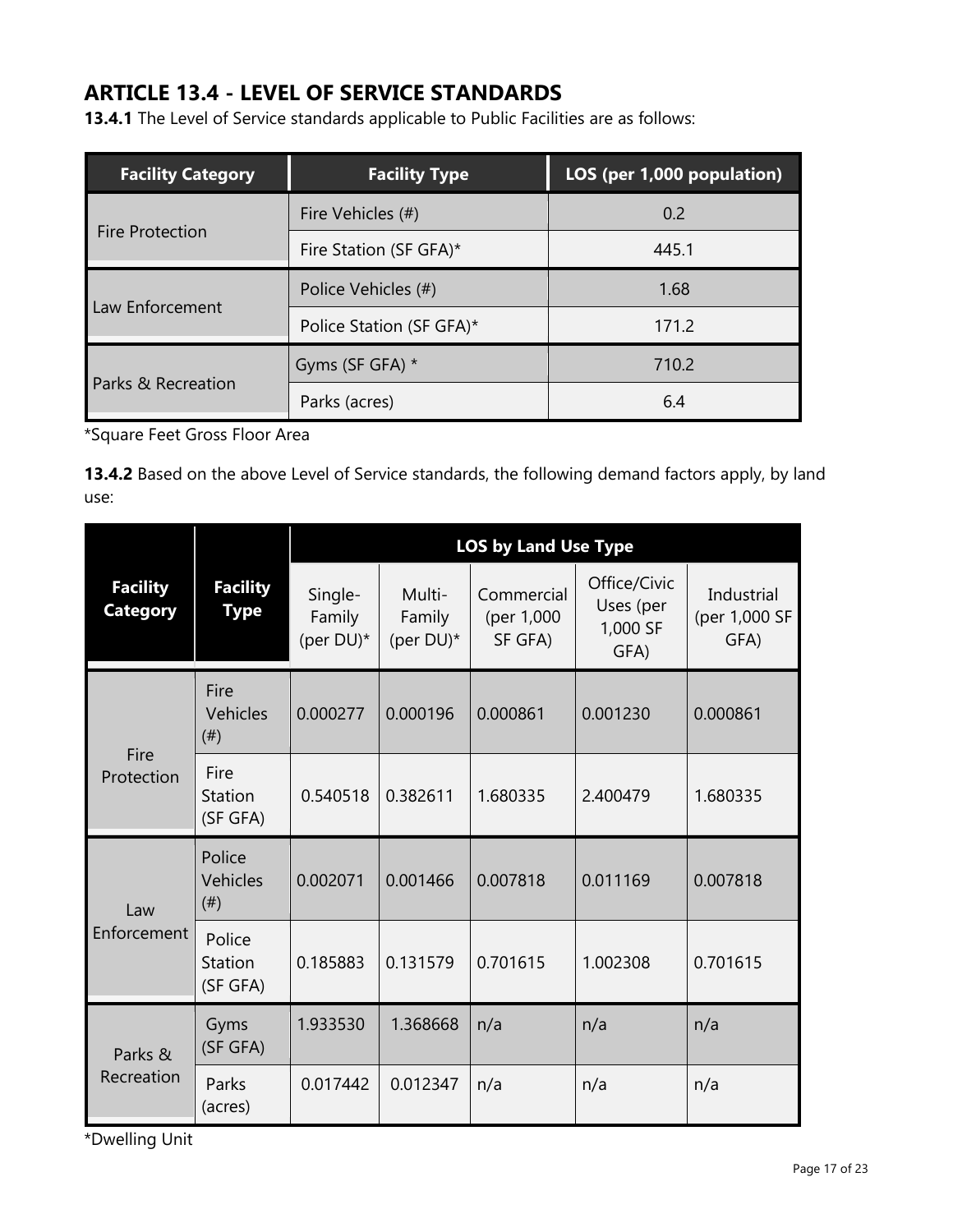**13.4.3** Based on the unique impacts of a Proposed Development on Public Facilities, the Town may initiate or an applicant may submit an application to the Administrator requesting that an alternative demand factor be applied to the Proposed Development for purposes of complying with the terms of this Article. The alternative demand factor must be supported by professional economic and land usebased analyses, such as the latest edition of the Trip Generation Manual (ITE), which clearly demonstrates an impact on Public Facilities different from those set forth in subsection 13.4.2, based on the Level of Service standards set forth in 13.4.1. The Town's analysis or an application under this subsection must be approved by the Administrator prior to the submission of an APF Application and the completeness review provided under section 13.6.3 of this Article.

# **ARTICLE 13.5 - APPLICABILITY**

### **13.5.1 GENERALLY**

Except as provided in subsection [13.5.2,](https://www.huntersville.org/1078/Article-135---Applicability) below, the provisions of this Article shall apply only to Development Proposals submitted on or after the effective date of this Article, as follows:

### a) Residential Uses.

This Article shall apply to residential Development Proposals that involve more than twenty (20) lots or dwelling units.

### b) Nonresidential Uses.

This Article shall apply to nonresidential Development Proposals that either (i) involve 10,000 square feet or more of floor area or (ii) are expected to create fifty (50) or more peak hour vehicle trips or 500 or more daily vehicle trips, whichever is less.

#### c) Parks and Recreation.

A Determination of Adequacy is required for any residential Development Proposal within the Town or its extraterritorial jurisdiction. No Determination of Adequacy is required for nonresidential Development Proposals with respect to parks and recreation facilities.

### d) Fire Protection Facilities.

A Determination of Adequacy is required for any residential or nonresidential Development Proposal within the Town or its extraterritorial jurisdiction with respect to fire protection facilities. The adequacy of fire protection facilities will be determined based on the stations and vehicles within the Huntersville/Craighead Fire District only.

#### e) Law Enforcement Facilities.

A Determination of Adequacy is required for any residential or nonresidential Development Proposal within the Town or within its extraterritorial jurisdiction if the applicant offers to be annexed into the Town limits, with respect to law enforcement facilities.

### f) Consecutive or Sequential Applications.

Proposed Developments may not be phased or subdivided in piecemeal fashion to avoid application of this Article. Two or more developments represented to be separate developments shall be aggregated and treated as a single development under this Article if the Administrator determines them to be part of a unified plan of development and physically proximate to one another, based on the following factors:

- 1). There is unified ownership, indicated by the fact that:
	- (a) The same person has retained or shared control of the developments;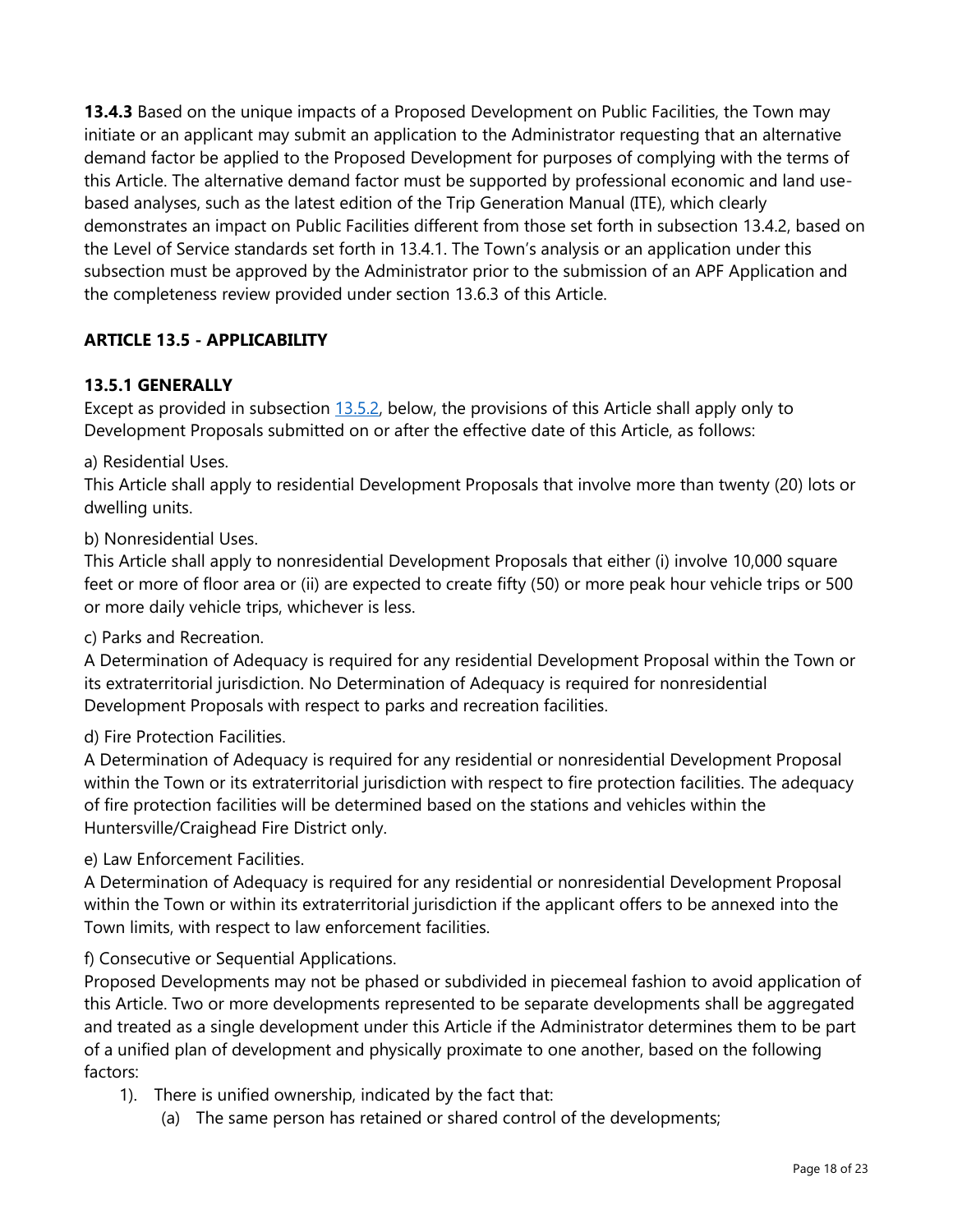- (b) The same person has ownership or a significant legal or equitable interest in the developments; or
- (c) There is common management of the developments controlling the form of physical development or disposition of parcels of the development.
- 2) There is a reasonable closeness in time between the completion of 80% or less of one development and the submission to the Town of a Development Proposal for a subsequent development that is indicative of a common development effort.
- 3) The voluntary sharing of infrastructure that is indicative of a common development effort or is designated specifically to accommodate the developments.
- 4) There is a common advertising scheme or promotional plan in effect for the developments.
- 5) Any information provided by the applicant that the project is not being phased or subdivided to avoid the requirements of this Article.

# **13.5.2 EXEMPTIONS**

a) Essential Public Services.

The provisions of this Article shall not apply to Essential Public Services.

- b) Agricultural and Farm Uses. Upon determination of the Administrator, the provisions of this Article shall not apply to any lands or structures dedicated to bona fide farm purposes.
- c) Accessory Structure or Use. The provisions of this Article shall not apply to any Development Proposal, or portion thereof, that is an accessory structure or use, as defined in [Article 12](https://www.huntersville.org/817/Article-12-Definitions-Rules-of-Construc)
- d) Previously-Approved Development. The provisions of this Article shall not apply to any Development Proposal that was part of a conditional zoning plan or subdivision plan submitted prior to the effective date of this Article.
- e) Vested Rights.

This section shall not be interpreted or deemed to affect any rights that have vested prior to the effective date of this Article, nor shall any provision of this Article be applied to a specific property or applicant in a manner that would result in a taking of a property.

# **ARTICLE 13.6 - APPLICATION & REVIEW PROCEDURE**

### **13.6.1 WHEN REQUIRED**

Subject to the requirements of this section, no Development Proposal Application will be accepted by the Town unless an Adequate Public Facilities (APF) Application is submitted prior to, or in conjunction with the Development Proposal application.

# **13.6.2 REQUIREMENTS FOR APF APPLICATION**

- a) Pre-Submittal Meeting Required. Prior to submission of an APF Application, the applicant must meet with the Administrator to confirm the scope and applicability of this Article and to identify potential Public Facility deficiencies that may need to be mitigated. At or following the presubmittal meeting, the Administrator shall:
	- (1) provide the current APF Schedule;
	- (2) identify planned and funded Capital Improvements that affect Available Capacity for the project;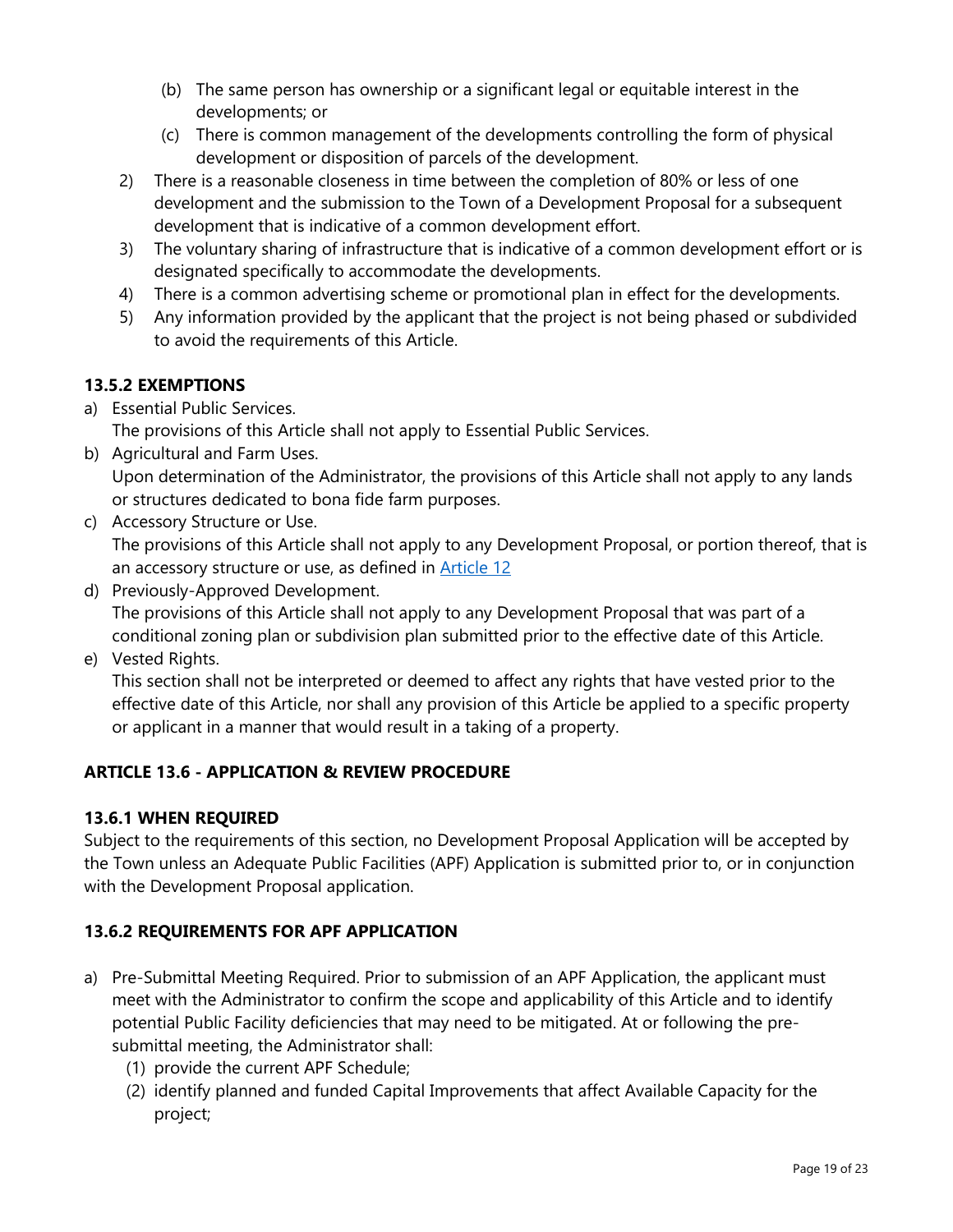- (3) provide other relevant and available demand and Capacity information for Public Facilities; and
- (4) summarize the scope of the APF Application requirements, which shall include, but not necessarily be limited to, the information listed in subsection 13.6.2(b).
- b) General APF Application Requirements. The APF Application shall include:
	- (1). A description of the Proposed Development, including the type and amount of each proposed land use.
	- (2). A Phasing Schedule, as applicable.
	- (3). A description of any past or proposed Public Facility dedicated, constructed, or funded in order to mitigate the impacts of the Proposed Development.
	- (4). A Mitigation Plan, if applicable, proposing any improvements to be completed by the applicant.
	- (5). Other information required by the Administrator in order to evaluate the APF Application and to make a Determination of Adequacy.

### **13.6.3 COMPLETENESS REVIEW**

Within ten (10) working days of its receipt, the Administrator shall determine whether the APF Application is complete and complies with the submission requirements set forth in section 13.6.2. If the APF Application is complete and the submission requirements have been met, the Administrator shall provide copies of the application to responsible agencies and Town departments for review and input regarding Available Capacity. If the APF Application is not complete, the Administrator will notify the applicant of its deficiencies in writing within fifteen (15) working days of its receipt.

### **13.6.4 DETERMINATION OF ADEQUACY & ALLOCATION OF CAPACITY**

- a) After consultation with the responsible agency or Town department, the Administrator shall determine whether Available Capacity exists for each applicable Public Facility, based on the level of service standards set forth in section 13.4 and the following:
	- 1) Calculate Total Capital Improvements by adding:
		- a. Capacity provided by Existing Capital Improvements, based on the LOS standards set forth in Section 13.4, to
		- b. The Capacity of any Planned Capital Improvements.
	- 2) Calculate Available Capacity by subtracting from the Total Capital Improvements the sum of: a. Used Capacity;
		- b. Committed Capacity;
		- c. Reserved Capacity;
		- d. Allocated Capacity; and
		- e. the demand on Public Facilities created by the Proposed Development.
- b) The Administrator's Determination of Adequacy shall be reflected in a written report that:
	- (i) Identifies Existing and Planned Capital Improvements and any Available Capacity of Public Facilities that serve the Proposed Development, pursuant to the terms of this Article.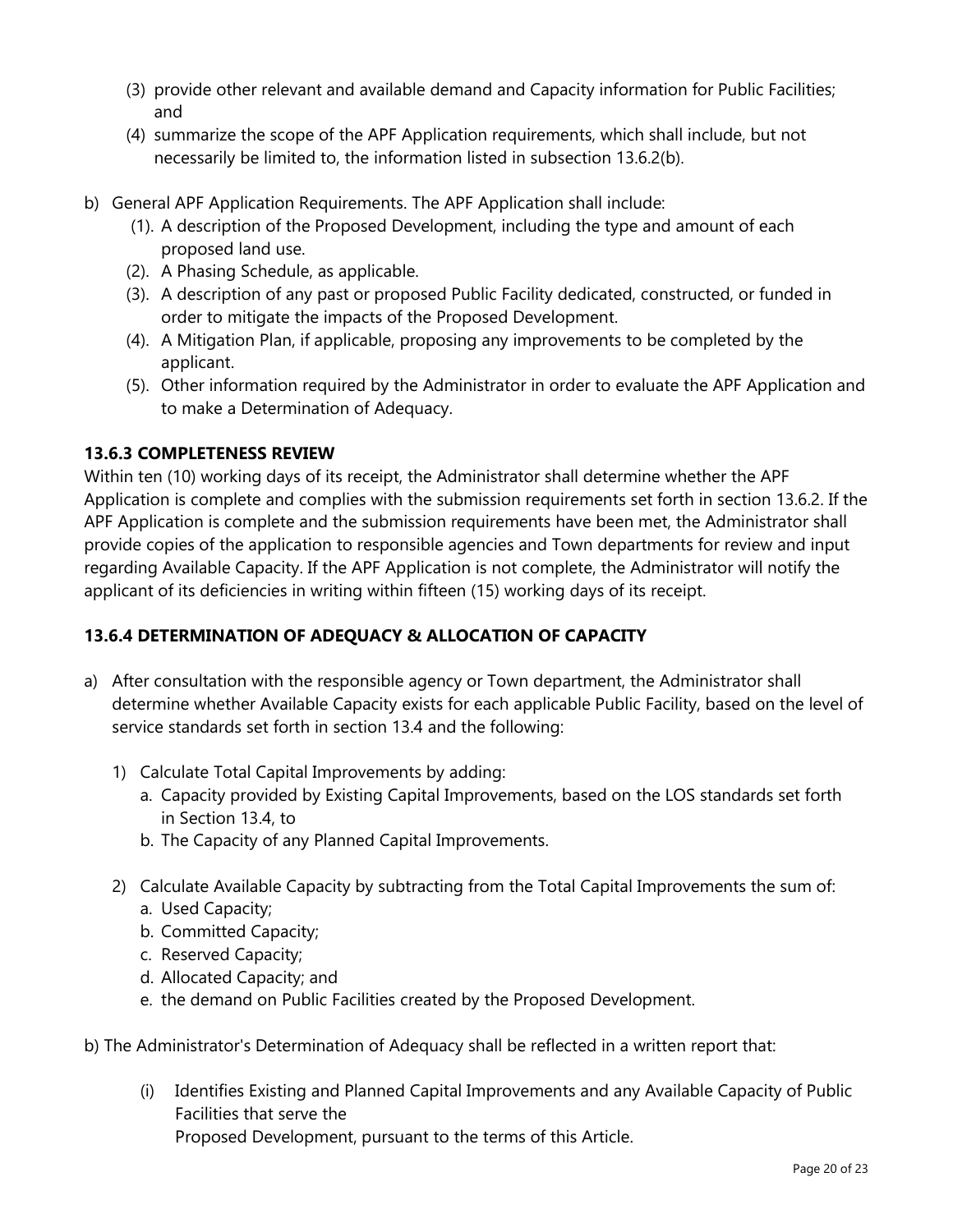- (ii) Describes Capital Improvements funded and assumed to be in place to serve the Proposed Development.
- (iii) Identifies any previously dedicated, constructed, or funded Public Facility made in order to mitigate the impacts of the Proposed Development.
- (iv) Sets forth findings and conclusions related to the impact of the Proposed Development on Available Capacity.
- (v) After consultation with the responsible agency or Town department, states whether there is Available Capacity for each applicable Public Facility sufficient to accommodate the Proposed Development.
- c) Approval of Determination of Adequacy.
	- 1) Where Available Capacity exists for each applicable Public Facility, the Administrator shall issue a Determination of Adequacy.
	- 2) Upon issuance of a Determination of Adequacy by the Administrator, the Administrator shall:
		- a. Notify the applicant in writing within ten (10) working days of the Determination of Adequacy and APF Allocation; and
		- b. Record the APF Allocation on the Adequate Public Facilities Schedule.
	- 3) If a Determination of Adequacy is based on an Advanced Facility, the APF Allocation and approval of the APF Application shall be conditioned on the timely completion of the Advanced Facility.

# **13.6.5 DURATION AND EFFECT OF A DETERMINATION OF ADEQUACY**

- a) Unless an extension is granted as provided in (b) below, a Determination of Adequacy and the issuance of an APF Allocation shall be deemed to indicate that:
	- 1) Available Capacity exists at the time of the Determination of Adequacy by the Administrator; and
	- 2) Except as provided in (a)(3)-(5) below, a Determination of Adequacy shall remain valid provided that, within one (1) year the issuance of the Determination of Adequacy, the applicant has achieved vesting under section 2.2 of the Zoning Ordinance.
	- 3) The Determination of Adequacy shall expire if one of the above approvals expires pursuant to the terms of the Zoning or Subdivision Ordinance.
	- 4) A Determination of Adequacy issued as provided above shall expire if a certificate of occupancy, or final plat approval, as applicable has not been completed within three (3) years of the approval described in (a)(2) above.
	- 5) A Determination of Adequacy shall be withdrawn from the APF Schedule, if an applicant releases the determination to the Town in writing.
- b) Upon the request of the applicant, the Town Board may extend the duration of a Determination of Adequacy. No extension will be granted except upon a showing by the applicant that the application is actively continuing through the development process, by demonstrating such factors as: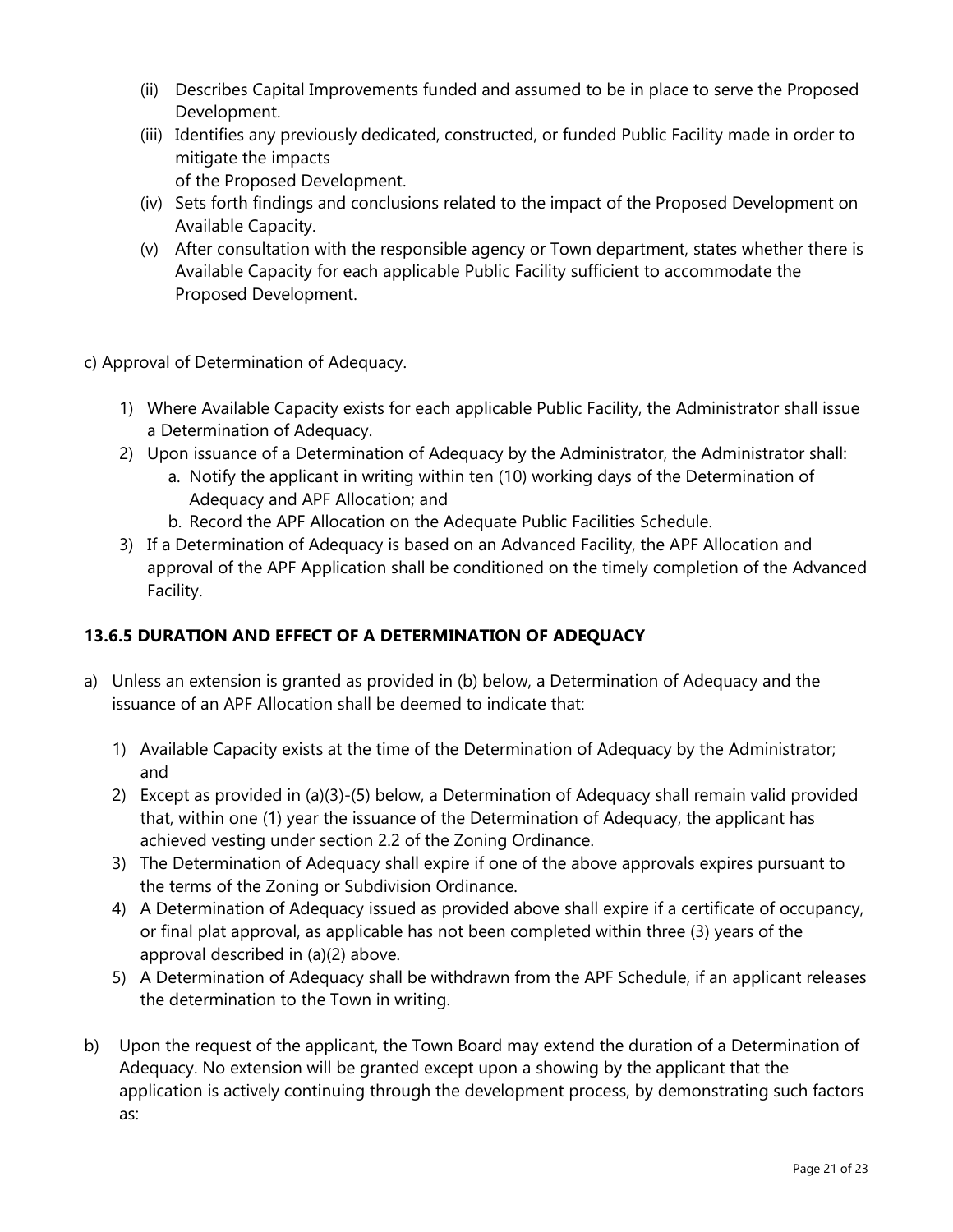- 1) whether building permits for the Development Proposal have been issued and remain active;
- 2) whether the applicant can demonstrate unique hardship or extenuating circumstances not created by the applicant; or
- 3) whether site improvements and development has progressed during the duration of the initial Determination of Adequacy.
- c) A Determination of Adequacy shall not affect the need for the applicant to meet all other requirements set forth in the Zoning and Subdivision Ordinances or any other lawfully adopted ordinance or law of the Town.

### **13.6.6 NONAVAILABILITY OF CAPACITY; MITIGATION PLANS**

- a) If the Administrator determines that Available Capacity does not exist for a particular Public Facility and no Mitigation Plan has been proposed pursuant to subsection (c)(3) below, the Administrator shall deny the APF Application and no Determination of Adequacy or APF Allocation shall be entered.
- b) Upon denial of an APF Application, the Administrator shall notify the applicant in writing within ten (10) working days of the denial and shall state the reasons for the denial and any actions that the applicant may take voluntarily to receive a Determination of Adequacy.
- c) Where there is no Available Capacity or upon a denial of an APF Application, the applicant may:
	- 1) submit a Development Proposal that has a reduced amount of development for which Available Capacity exists;
	- 2) submit a Phased Development Proposal that includes the following:
		- a. a proposed Phasing Schedule setting forth the amount, location, and timing of development associated with each proposed phase;
		- b. a showing that Available Capacity will exist for each phase of development;
		- c. where Advanced Facilities are proposed, the location and timing of the proposed facilities based on the Phasing Schedule and Mitigation Plan as provided in (c)(3) below; and
		- d. other additional information or materials identified by the Administrator or other Town staff as necessary to ensure the timely and adequate provision of Public Facilities, based on the level of service standards and requirements of this Article.
	- 3) propose a Mitigation Plan, at the applicant's expense, which provides Advanced Facilities that would mitigate the proportionate-share impacts of the Proposed Development on Public Facilities, based on the Level of Service standards in section 13.4.

Should mitigation be required in conjunction with a Development Proposal, nothing shall preclude the participation of third-parties (public or private) in defraying all or a portion of the cost of such mitigation. Any Mitigation Plan that proposes the provision of Advanced Facilities must provide an estimate of the incremental cost of providing the Advanced Facilities, a schedule for commencement and completion thereof, and a description of how the Advanced Facilities will mitigate the impact of the Proposed Development. In order for a Mitigation Plan to be accepted, it must be approved by the Town Board.

#### **ARTICLE 13.7 - CAPITAL IMPROVEMENTS PROGRAM**